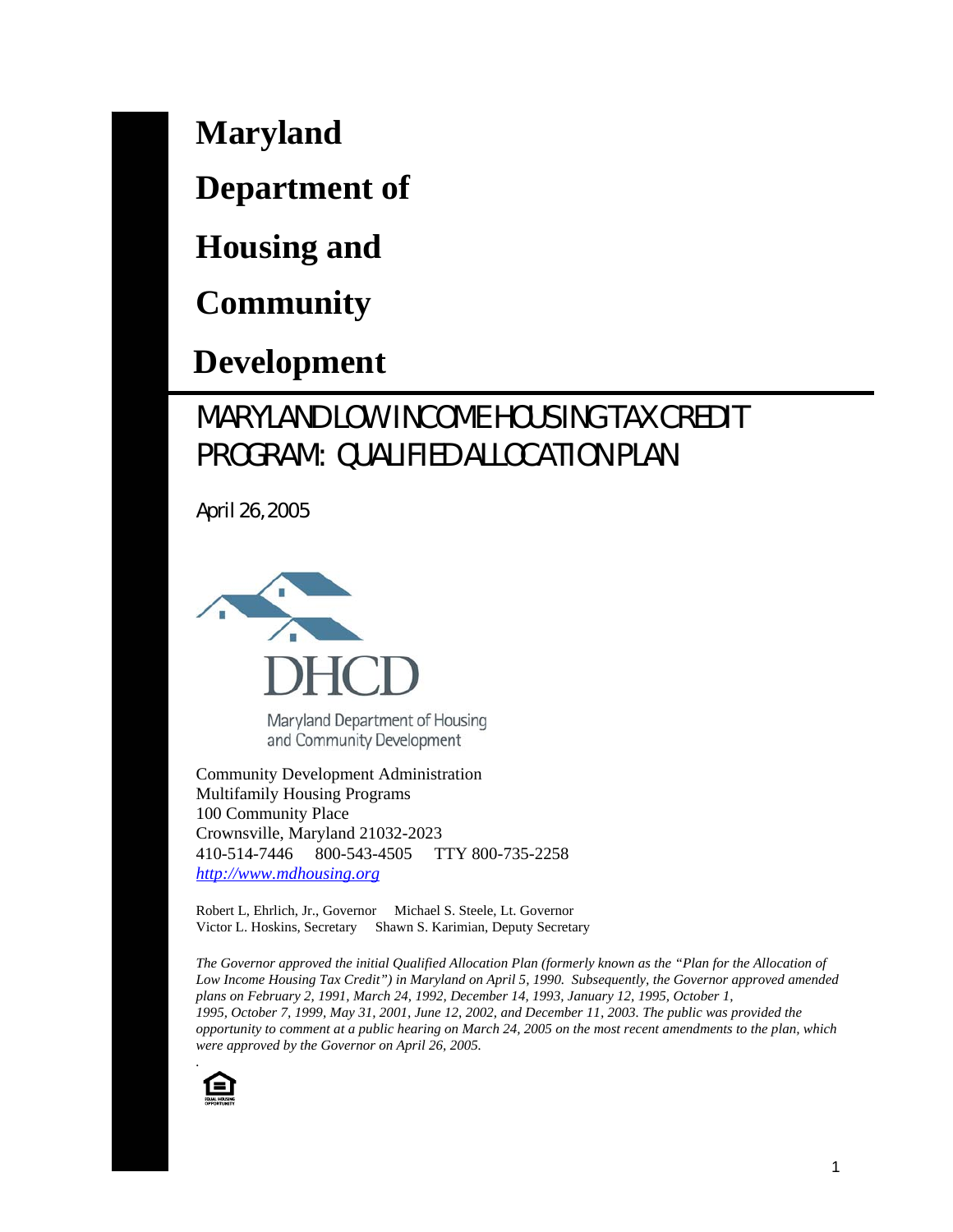|                                       | 1  |
|---------------------------------------|----|
| In General                            |    |
| Determining the Amount of Tax Credit  | 1  |
| <b>Income and Rent Restrictions</b>   | 1  |
|                                       | 2  |
| Introduction                          | 2  |
| Award of Tax Credits                  | 2  |
| Adoption of the Allocation Plan       | 2  |
| Administration of the Allocation Plan | 3  |
|                                       | 4  |
| <b>Application Process</b>            | 4  |
| <b>Acquisition Credits</b>            | 4  |
| <b>Fees</b>                           | 4  |
| Extensions                            | 5  |
|                                       |    |
|                                       | 5  |
| In General                            | 5  |
| <b>Locally Issued Bonds</b>           | 5  |
| <b>Forward Reservations</b>           | 6  |
| Increases in Reservation              | 6  |
| <b>Tax Credit Rates</b>               | 7  |
| <b>Cancellation of Reservation</b>    | 7  |
| <b>Limitations on Reservation</b>     | 7  |
|                                       | 9  |
| In General                            | 9  |
| <b>Cancellations of Allocation</b>    | 9  |
|                                       | 11 |
| Non-Profit Set-Aside                  | 11 |
| Secretary's Reserve                   | 11 |
|                                       | 12 |
|                                       | 12 |
| Introduction                          | 12 |
| Recordkeeping and Record Retention    | 13 |
| Certification and Review              | 14 |
| Inspection                            | 16 |
| Notification of Non-Compliance        | 17 |
| Retention of Records by CDA           | 17 |
| <b>Compliance Monitoring Fees</b>     | 17 |
| Changes in Monitoring Procedures      | 18 |
|                                       | 18 |
| <b>Subsidy Layering Review</b>        | 18 |
|                                       | 19 |
| Correspondence and Submittals         |    |
| Partial Invalidity                    | 19 |
| Disclaimer                            | 19 |

**Appendix A – Multifamily Rental Financing Program Guide**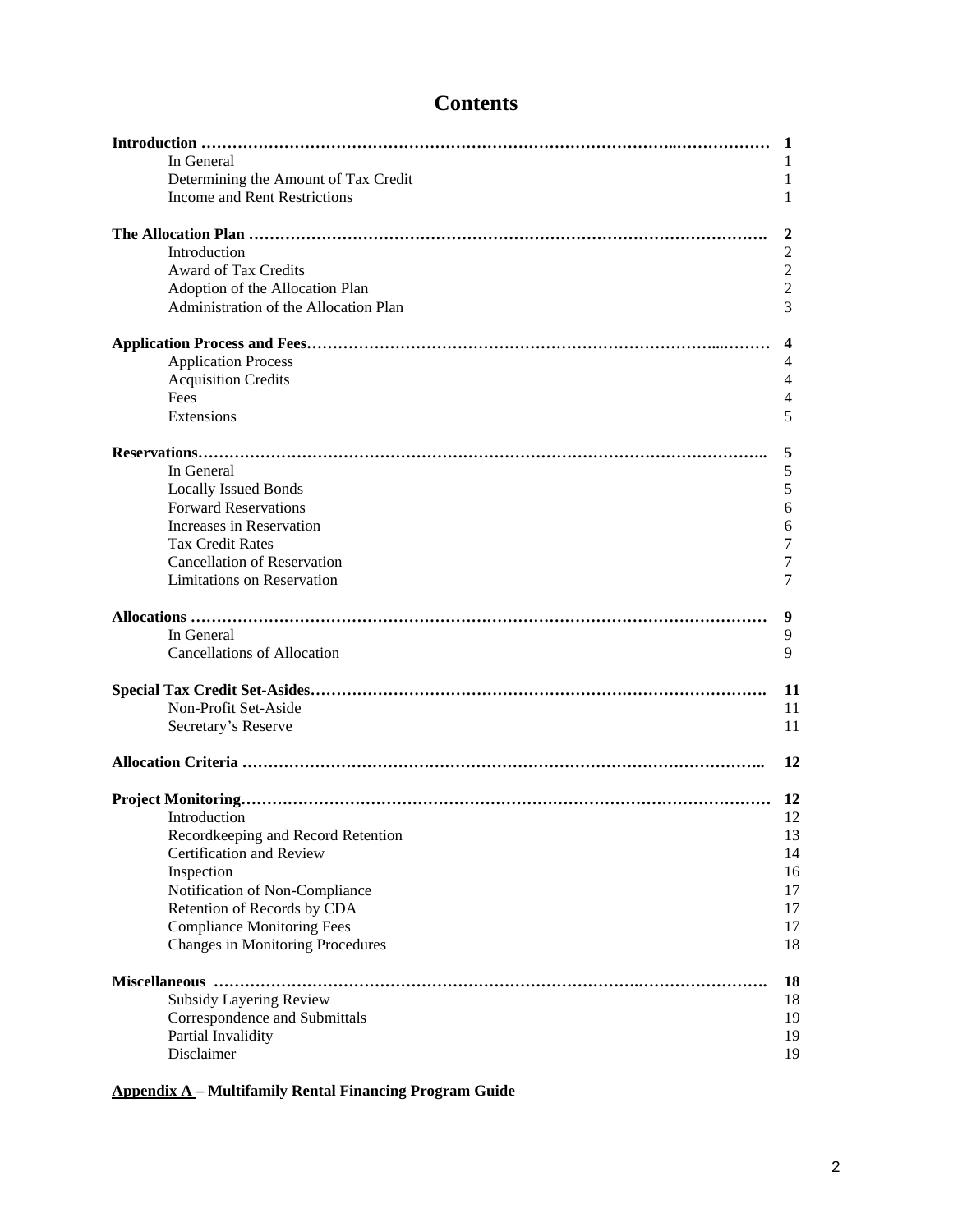### **Introduction**

### ■ In General

The 1986 Tax Reform Act created the low-income housing tax credit (the "Tax Credit"), under §42 of the Internal Revenue Code of 1986, as amended (together with the Treasury Regulations promulgated thereunder, the "Code"), to encourage the private sector to invest in the construction and rehabilitation of housing for low and moderate income individuals and families by providing qualified owners with credits against their federal income tax obligations. The Governor of the State of Maryland has designated the Maryland Department of Housing and Community Development (the "Department") as the agency authorized to allocate Tax Credits for residential rental projects in Maryland under this program (the "Maryland Tax Credit Program"). The Secretary of the Department (the "Secretary") has assigned this function to the Community Development Administration, an agency in the Division of Development Finance of the Department ("CDA"). The Tax Credits are available to owners of qualifying residential rental projects that meet certain low-income occupancy and rent restrictions.

Generally, each state may allocate a specified amount of Tax Credits annually, based primarily on the state's population. In addition, states that allocate 100% of their annual authority are eligible for additional authority for the following year from a national pool of unused Tax Credit authority.

#### **Determining the Amount of Tax Credit**

The Tax Credits are generally provided to project owners in equal annual installments over a 10-year period. The Tax Credits may not exceed the applicable percentage of the qualified basis of each low income building in the project as defined in Section 42(d) of the Code. The applicable percentage is the percentage that will yield, over the 10-year Tax Credit period, Tax Credits with a present value equal to either 70% or 30% of the qualified basis of the building. New construction and rehabilitation projects that are not federally subsidized are eligible for the 70% present value Tax Credit. Projects financed with federal funds or involving the acquisition of existing buildings (when combined with eligible rehabilitation) are eligible for the 30% present value Tax Credit. The Code also requires administering agencies to allocate only the amount necessary to make developments feasible. CDA makes this determination at three points in the process: at the time of application; at the time of reservation; and at the time the building is placed in service.

#### ■ Income and Rent Restrictions

The owner must elect to set aside, at a minimum, either 20% of the housing units in the project for households with incomes of 50% or less of the area median gross income, or 40% of the housing units in the project for households with incomes of 60% or less of the area median gross income. Household size is based on certain assumptions involving the bedroom configurations of the rental units. Rents for Tax Credit units may not exceed 30% of the applicable income limit.

The housing units must be set aside for low-income residents for an initial compliance period of 15 years (the "Initial Compliance Period"). In addition, federal law requires the owner to enter into an Extended Low-Income Housing Covenant ("ELIHC") under which the low-income housing set-aside (meaning the actual number of units that generate Tax Credits and are set aside for low-income tenants), the rent restriction, and other requirements must continue for an additional period of at least 15 years beyond the Initial Compliance Period (together, the "Extended Use Period"). The Code permits an owner to opt-out of the program restrictions after 15 years under certain circumstances. However, in order to score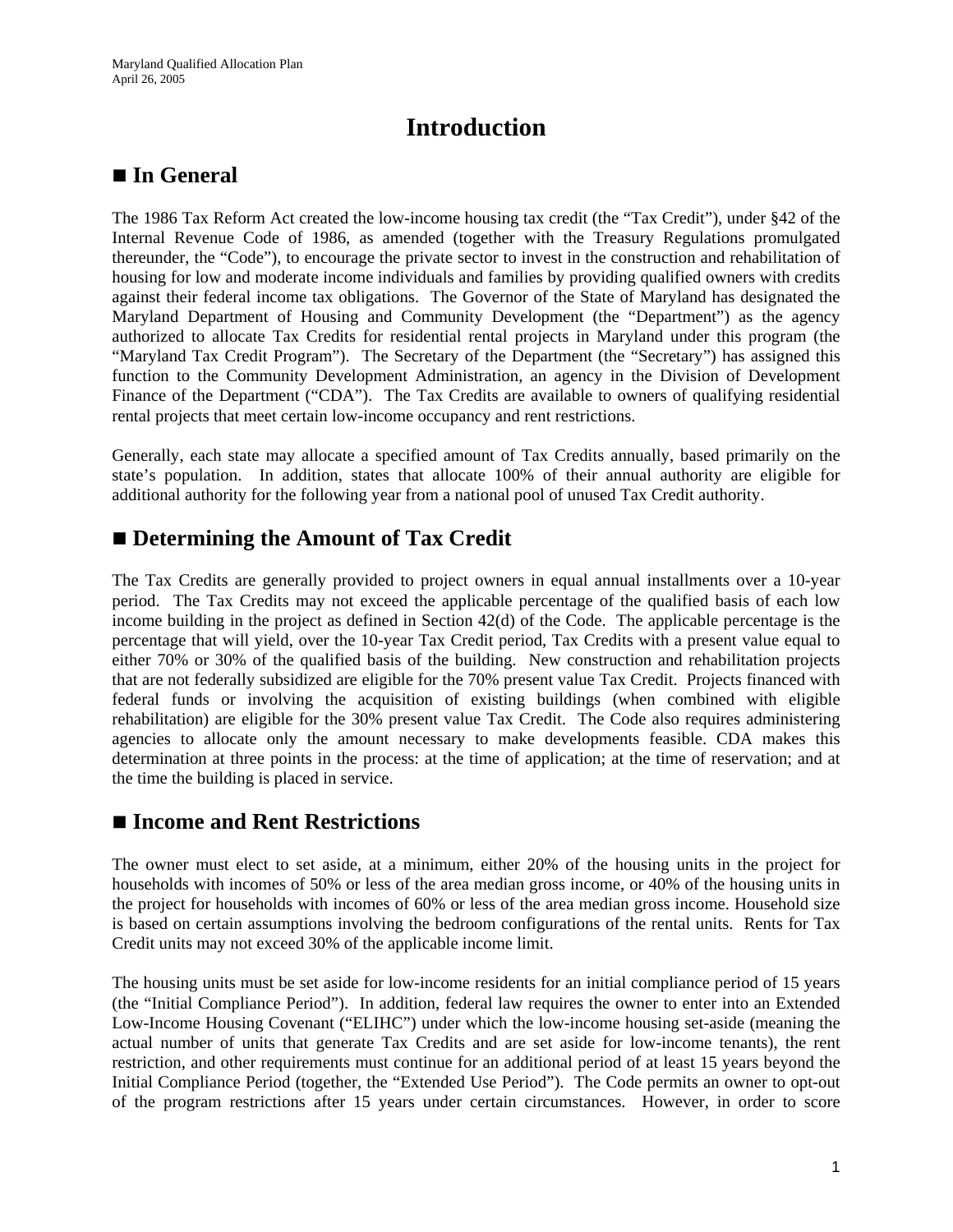additional points in the rating and ranking process (see "Allocation Criteria" below), a project owner must agree to an Extended Use Period of at least 40 years.

### **The Allocation Plan**

#### ■ **Introduction**

The Code requires states to adopt a plan (the "Allocation Plan") to allocate the Tax Credits to projects based on state priorities and federally mandated requirements. This Allocation Plan is intended to ensure that only projects that comply with federal law and address the housing priorities of Maryland are selected for an allocation of Tax Credits. The Allocation Plan sets forth CDA's selection criteria for use in determining housing priorities for allocating Tax Credits.

#### ■ Reservation of Tax Credits

Tax Credits are reserved for eligible housing projects on a competitive basis and are limited under the Code to an annual ceiling amount. One or more competitive rounds are held each year, and reservations are based on the criteria outlined in this Allocation Plan (see "Allocation Criteria" below) and in CDA's Multifamily Rental Financing Program Guide (the "Program Guide"), attached to and made a part of this Allocation Plan as Appendix A. Reservations are only an agreement between the applicant and CDA to continue processing of the application for an allocation of credits and are not an allocation of credit ceiling binding on the Internal Revenue Service ("IRS"). The allocation criteria and the competitive process apply to residential rental projects other than those financed by tax-exempt bonds. Projects financed with certain tax-exempt bonds may be eligible to receive all or some of their Tax Credits outside the State's ceiling. Although these projects need not compete for an award through the competitive process, they must still be evaluated against the threshold criteria and the project selection criteria and must comply with the provisions of the Allocation Plan.

The Program Guide describes in detail CDA's criteria, requirements, and policies for evaluating, ranking, and selecting projects for Tax Credits. This Allocation Plan governs the administration of the tax credit program including reservations, allocations and compliance.

The determination of whether a Project will receive an allocation of Tax Credits rests solely with CDA and is contingent upon owners' compliance with §42 of the Code and the requirements of the Maryland Tax Credit Program, which may be more restrictive than the requirements of §42 of the Code.

#### **Adoption of the Allocation Plan**

Before adopting the Allocation Plan, including the Program Guide, CDA held a public hearing on March 24, 2005, after giving at least 14 days notice to the public by means of publication in a number of newspapers of general circulation. Public comments were permitted in writing at the office of CDA any time up to the beginning of the public hearing, and verbal comments were received by CDA at the public hearing. The Allocation Plan, including the Program Guide, was subsequently submitted to the Governor for approval and was approved by the Governor on April 26, 2005, effective as of that date.

CDA may amend the Allocation Plan at any time by means of the procedure described above for adoption of the Allocation Plan. The Allocation Plan shall also be amended as necessary to ensure that CDA's Tax Credit allocations comply with the requirements of the Code. The Program Guide may be amended for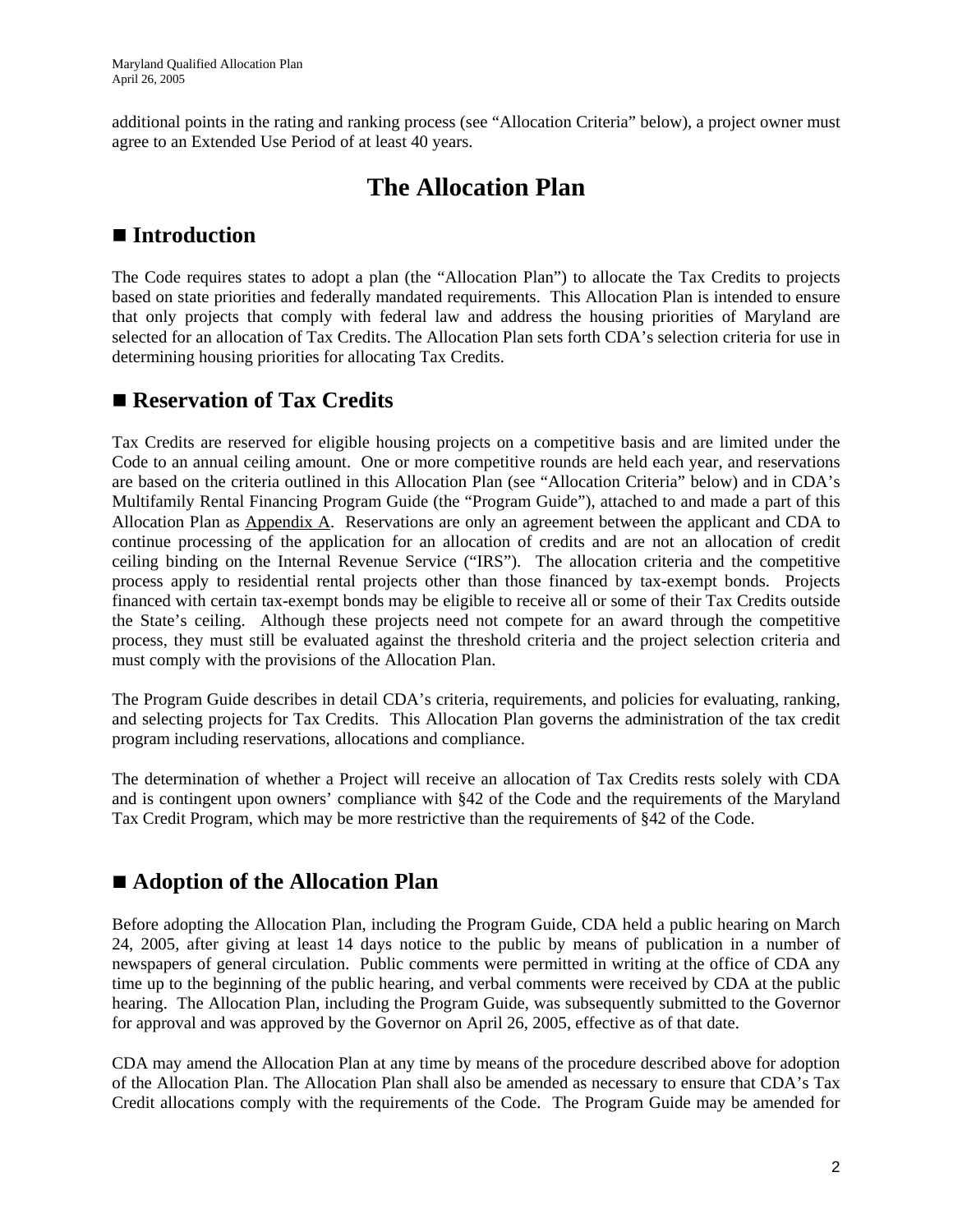non-substantive changes or for changes which do not affect Tax Credits without further amendment to this Allocation Plan and without a public hearing, by determination of the Secretary, to the extent necessary to carry out Department policies.

**All reservations and allocations made under prior versions of the Allocation Plan will be honored by CDA. However, compliance monitoring for all projects, regardless of when Tax Credits were reserved or allocated, shall be conducted in accordance with this version of the Allocation Plan, subject to any future amendments.** 

**Applicants for Tax Credits should refer to the Code, and specifically to §42 of the Code and the regulations promulgated thereunder, for additional requirements and definitions applicable to the Maryland Tax Credit Program. CDA strongly recommends that applicants for Tax Credits consult their tax advisor, legal counsel, accountant, or financial advisor for further details concerning the Maryland Tax Credit Program.** 

**CDA is responsible for administering the Maryland Tax Credit Program under §42 of the Code, Article 83B, § 2-201 to 2-208 of the Annotated Code of Maryland (the "Statute"), and the Code of Maryland Regulations ("COMAR") Title 05, Subtitle 05, Chapter 06. CDA's interpretation of §42 of the Code, the Statute, or COMAR is not binding upon the IRS and CDA neither represents nor warrants to any owner, investor, or other program participant how the IRS will interpret or apply any provision of the Code in any instance.** 

#### **Administration of the Allocation Plan**

Nothing in this Allocation Plan is intended to impair or limit the rights of CDA with respect to, or to release a project owner from, any of the covenants or conditions contained in any agreement or contract between the owner and CDA. CDA may take against an owner any action permitted under any agreement or provision of law that it deems necessary or expedient for failure to perform any such covenant or condition, including limiting or prohibiting participation by an owner or any of its principals in the Maryland Tax Credit Program.

The owner is responsible for complying with the Allocation Plan and the Program Guide in effect when the owner submits to CDA an application for Tax Credits. In addition, CDA reserves the right to modify the Allocation Plan or the Program Guide through the procedures described above and to require the owner to comply with the modifications, as appropriate in the determination of CDA, unless otherwise prohibited by law.

Copies of the Allocation Plan are available upon written request to CDA at 100 Community Place, Crownsville, Maryland 21032, attention: Tax Credit Administrator; by e-mail to taxcredits@mdhousing.org or on the Department's website at http://www.mdhousing.org, under "Programs" and "Housing Development."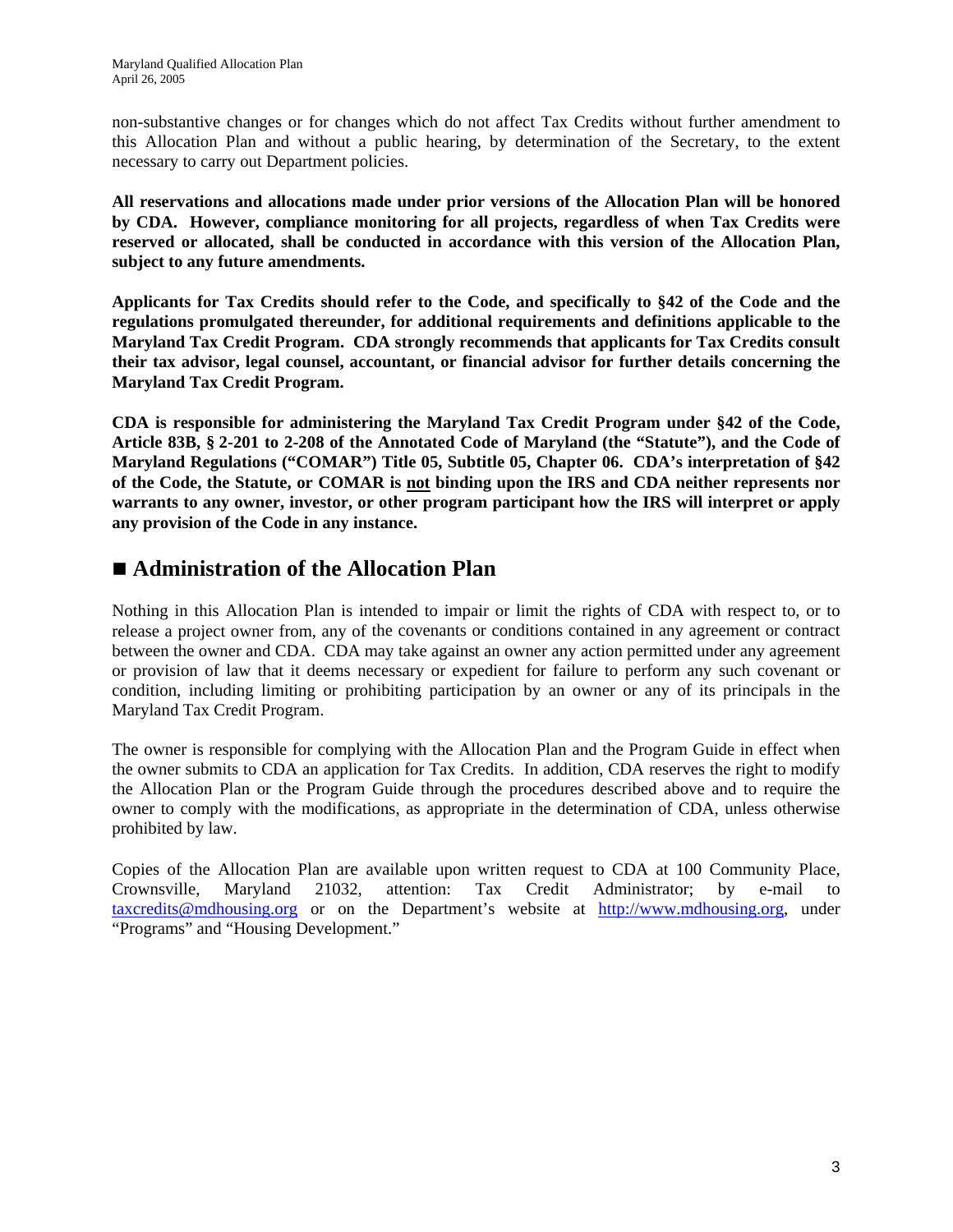## **Application Process and Fees**

#### **Application Process**

Applications for Tax Credits will be solicited by CDA by public notice in one or more competitive rounds during the year. For a project to be considered for an allocation of Tax Credits, CDA must receive a completed application, together with a non-refundable application fee, within the deadline specified in the public notice. To be evaluated during any round of competition (the competition is referred to as "rating and ranking"), projects must meet all of the threshold criteria specified in the Program Guide. These requirements are intended to eliminate projects that do not meet basic program requirements and to ensure that Tax Credits are reserved for projects that meet federal requirements and are both viable and ready to proceed. Projects that do not meet the threshold criteria will not be rated and ranked during competitive rounds.

### ■ **Acquisition Credits**

For projects receiving acquisition tax credits for an existing project, the Department may, as a condition for a reservation of tax credits, require the sponsor to provide a legal or Certified Public Accountant's opinion regarding the project's eligibility under IRS  $\S 42(d)(B)(ii)$ , i.e. the 10 year rule.

#### **Fees**

**Application Fee.** All sponsors must pay a nonrefundable fee of \$1,000 for each application requesting a reservation of Tax Credits. If the sponsor is also applying for multifamily rental housing funds, the sponsor shall pay a combined application fee of \$1,000 for both programs. This fee must be paid at the time the application is submitted and is retained by CDA whether or not the application is successful. Projects failing to receive an award of Tax Credits may reapply in another year, but a new application fee will be required.

**Reservation Fee.** All sponsors must pay a nonrefundable reservation fee of \$4,000 upon receipt of a reservation letter for tax credits. If the sponsor also receives a reservation of multifamily rental housing funds, the sponsor shall pay a combined reservation fee of \$4,000 for both programs. Failure to pay the reservation fee, in the amount and at the time required will result in the cancellation of the reservation. CDA will not issue an allocation of Tax Credits or an IRS Form 8609 needed to claim the Tax Credits unless all required fees have been paid.

#### **Allocation Fee:**

#### **Competitively Allocated Credits:**

Sponsors must pay a nonrefundable allocation fee equal to 4% of the annual Tax Credits reserved for the project upon the earlier of the filing of a request for a carryover allocation or the date the project is placed in service.

#### **Tax-Exempt Bond Financed Projects:**

Projects that have 50% or more of the development and acquisition costs financed with the proceeds of tax-exempt bonds may receive Tax Credits on their entire basis outside the State's tax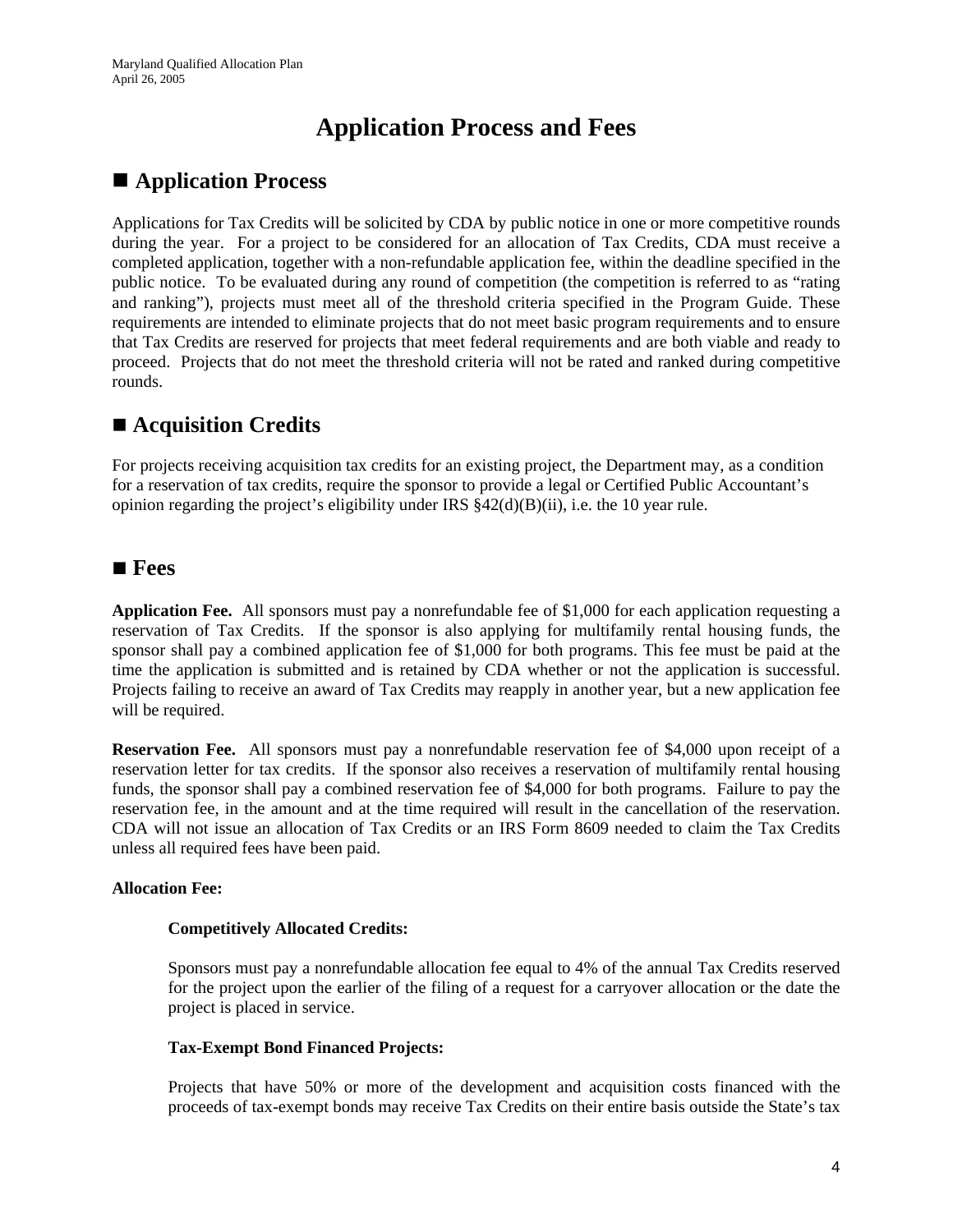credit ceiling. Projects with less than 50% of their costs financed with the proceeds of taxexempt bonds may receive Tax Credits on the portion of their costs so financed without requiring an allocation. In either case, an allocation fee of 4% of the estimated credits shall be paid at the time CDA issues the eligibility letter pursuant to  $\frac{242(m)(1)}{1}$  of the Code.

#### **Extensions**

**Extension of Reservation.** Sponsors unable to meet the requirements to receive an allocation of Tax Credits within the period specified in their reservations may request an extension of the reservation. All sponsors must pay a nonrefundable extension fee of \$1,000 for each project for which an extension of the reservation is requested. The fee must be paid at the time the extension request is submitted.

**Extension of Time to Satisfy Requirements for Carryover Allocation.** Sponsors unable to meet the deadline for meeting the requirements for a carryover allocation (see "Allocations" below) may request an extension of the deadline up to the maximum deadline prescribed by the Code. All sponsors must pay a nonrefundable extension fee of \$1,000 for each month and project for which an extension of time to meet this deadline is requested. The fee must be paid at the time the extension request is submitted. All extension requests must be approved by the Director, Multifamily Housing.

**Allocation Amendment.** Sponsors requesting amendments to the IRS Form 8609 already issued by CDA where the requested amendment is not the result of an administrative error by CDA must pay an Allocation Amendment fee of \$1,000 with the request. This fee also is nonrefundable.

**Payment Instructions.** Unless advised otherwise by official Department notices, all fees shall be made payable to the "Community Development Administration" or "CDA" and remitted directly to the attention of:

Director of Finance, CDA Community Development Administration Maryland Department of Housing and Community Development 100 Community Place Crownsville, MD 21032-2023

**Extensions of Reservations or Carryover Allocations cannot be granted for deadlines applicable under §42 of the Code and sponsors are responsible for understanding and meeting all such deadlines.**

### **Reservations**

#### ■ In General

Except for set-asides for Secretary's Reserve (described below), applications will be evaluated based on the rating and ranking of the projects using the evaluation criteria set forth in detail in the Program Guide. Recommendations for reservations of Tax Credits will be made by CDA to the Department's Housing Finance Review Committee ("HFRC"). After evaluating CDA's recommendations, HFRC will make a final recommendation to the Secretary, who must approve each reservation of Tax Credits. After applications have been evaluated against the threshold criteria and rated and ranked, the Secretary may approve reservations of Tax Credits without recommendations by HFRC in emergencies or when urgent action is required. If, in any round of competition, CDA determines in its sole discretion that the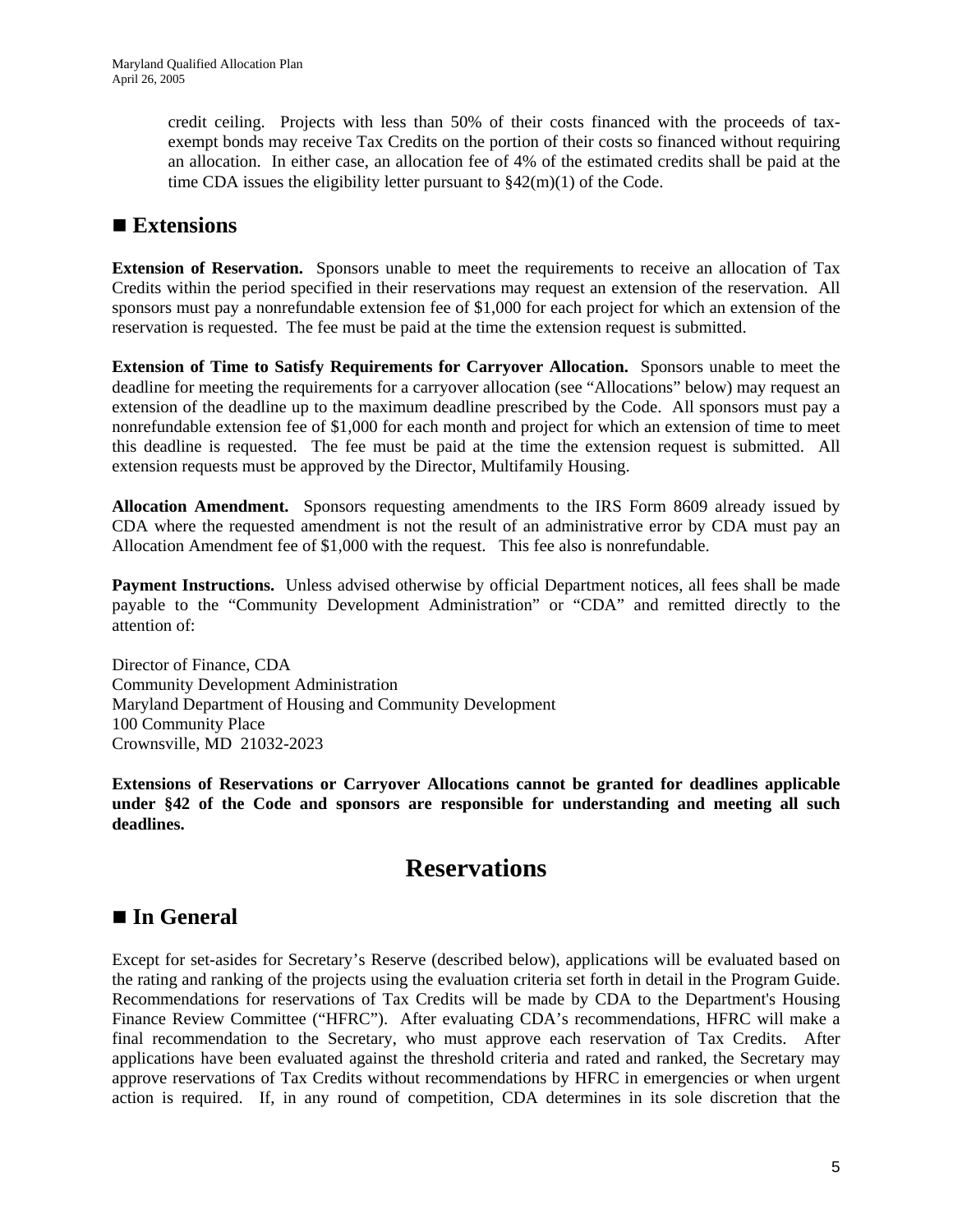submitted projects have low compliance with the project selection criteria, CDA reserves the right not to make any recommendations for reservations of Tax Credits at that time and to evaluate the applications in a subsequent round.

In general, for projects competing in any round of rating and ranking with awards made before July 1 of any calendar year, following recommendation by HFRC and approval by the Secretary, CDA will issue a reservation letter to the sponsor. This reservation letter is a commitment to reserve Tax Credits for the project, subject to receipt of documentation indicating timely completion of the project, certifying compliance with state and federal requirements, verifying project costs (at the time of allocation and at the time the project is placed in service), and showing the amount of Tax Credits necessary for the financial feasibility of the project and its viability as a low income housing project.

For projects competing in any round of rating and ranking with awards made after June 30, allocations, not reservations, will be issued by CDA after recommendation by HFRC and approval by the Secretary. See the section on Allocations below for more information.

In the event that reservations of Tax Credits are approved or denied on any basis other than an application's evaluation against the threshold criteria and its rating and ranking under the evaluation criteria or its evaluation under the Secretary's Reserve (described below), CDA will include in the application file, and make available upon public request, a written explanation for the approval or denial of Tax Credits, as applicable.

### **Locally Issued Bonds**

For projects funded by local jurisdiction's tax-exempt bonds which request 4% tax credits, CDA will not perform the feasibility analysis unless the issuing local jurisdiction submits a written request to CDA. A copy of the sponsor's application to the local jurisdiction must be submitted with the feasibility request.

#### **Forward Reservations**

Under certain conditions a project may be eligible to receive a reservation of Tax Credits from the State's ceiling for future years (a "Forward Reservation"). To receive a Forward Reservation, project sponsors must agree to comply with all conditions imposed by CDA and the IRS. The following types of projects may receive Forward Reservations from a future year's Tax Credit ceiling:

**Projects Unable to Meet Deadlines.** CDA may approve a Forward Reservation for projects that have already received reservation letters but are not able to be placed in service in the year of their reservation or unable to meet the 10% expenditure test as provided in the Internal Revenue Code  $§42(h)(1)(E)$ . Such projects will be considered for a Forward Reservation only if the Tax Credits reserved can be allocated to other projects or be carried forward for allocation in a future year. To be considered for a reservation extension, sponsors must remit the \$1,000 per month non-refundable extension fee.

**Insufficient Tax Credits.** CDA may approve a Forward Reservation for projects that ranked high enough in a round of competition for an award of Tax Credits but for which there are insufficient remaining Tax Credits that can be allocated in the current year.

**Multiple-Year Reservations.** CDA may approve a Forward Reservation when projects or reservations will be appropriately staged over two or more years. CDA will determine if the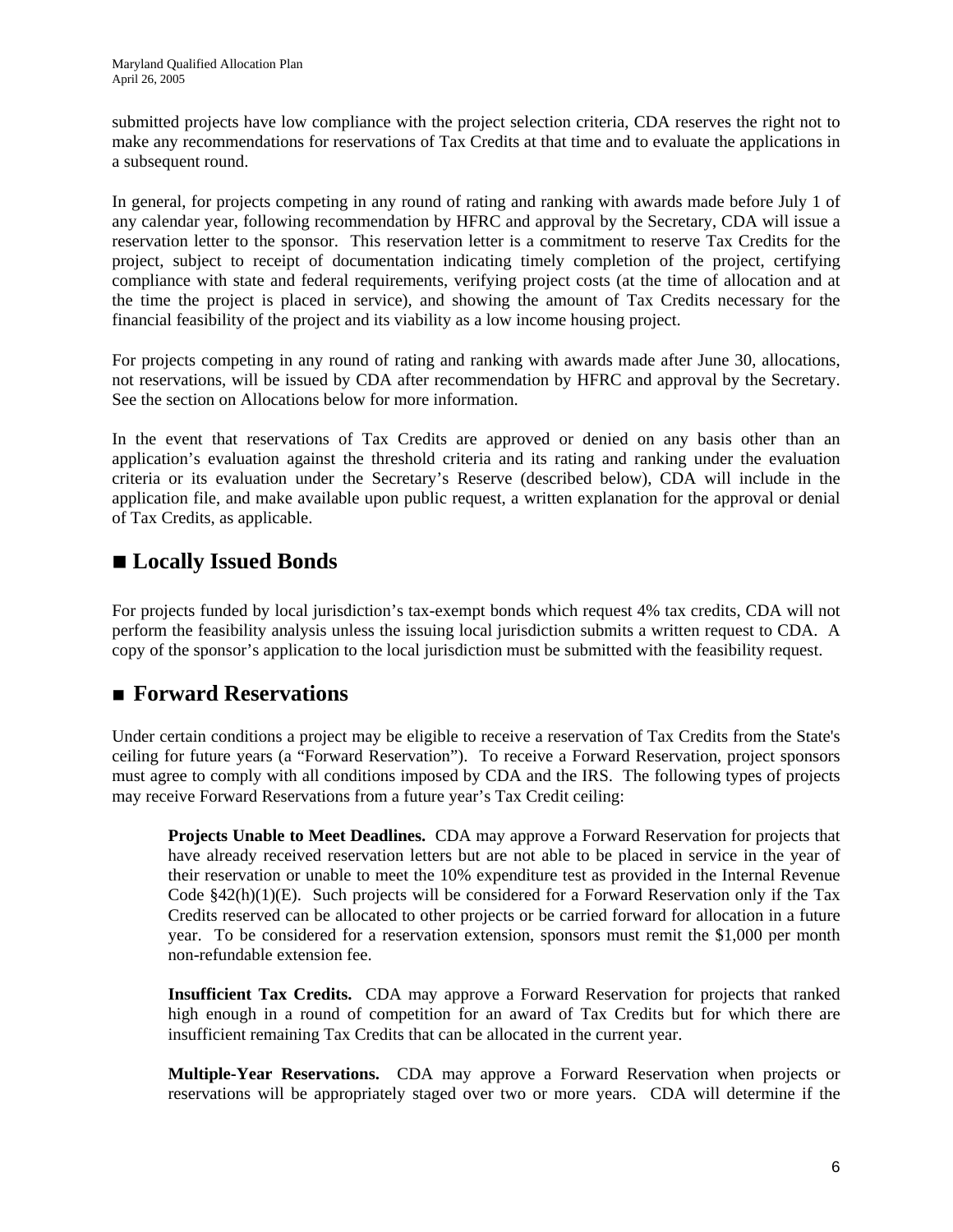sponsor's request for Tax Credits is large enough to limit the available resources in the current or future years for other projects that otherwise qualify for a reservation.

#### ■ Increase of Reservations

CDA may approve increases in the amount of Tax Credits reserved for projects of up to 10% of the amount previously approved by the Secretary. Such increases may be approved only from the time the reservation letter is issued until the time a Carryover Allocation is issued. Projects whose Tax Credits are increased after approval by the Secretary need not be reevaluated against the threshold and project selection criteria. The aggregate increases approved by CDA may not exceed 10% of the State's Tax Credit ceiling for the year of the increase.

#### **Tax Credit Rates**

For projects receiving allocated Tax Credits, the sponsor may lock-in the tax credit rate or applicable percentage by filing a Binding Agreement and Election Statement. The Binding Agreement and Election Statement must be notarized and filed with CDA no later than the  $25<sup>th</sup>$  day of the month in which the election is taken. A project sponsor may elect (or "lock-in") the tax credit percentage in the month in which the reservation letter is executed by the project sponsor and CDA and up to the month in which the Carryover Allocation is issued by CDA to the owner.

For tax-exempt bond financed projects, the Election Statement may be filed with CDA within the month the bonds are sold or in the first 5 days of the following month. The applicable tax credit rate elected is limited to the month in which the bonds are sold.

If a sponsor does not file a Binding Agreement and Election Statement or separate Election Statement, in the case of allocated credits, or an Election Statement, in the case of tax-exempt bond financed projects, the tax credit rate will be determined by the month each building in the project is placed in service.

#### **Cancellation of Reservation**

Each reservation of Tax Credits will be based on the representations made by the sponsor about the qualification of their project under the project selection criteria set forth in the Program Guide. As the project is completed and placed in service, the sponsor must show that all of the representations and undertakings made in the application and all project selection criteria are and will continue to be fulfilled to CDA's satisfaction. Failure of a sponsor to show that all representations and undertakings were carried out and all project selection criteria continue to be met may result in cancellation of a reservation. Substantial delays in construction of a project may also result in cancellation of a reservation. As required by federal law, sponsors must certify, at specific points in the process, as to the amount of all federal, State and local subsidies included or expected to be included in their projects. See Section 2.4.1 of the Program Guide for more information on the cancellation of reservations.

Failure to submit the certification and supporting documentation will result in cancellation of the reservation. Any Tax Credits available from canceled reservations will be awarded to other projects or carried forward in Maryland's unallocated pool.

#### ■ Limitations on Reservations

Based on the demand for Tax Credits and on project rankings, CDA may in its sole discretion limit the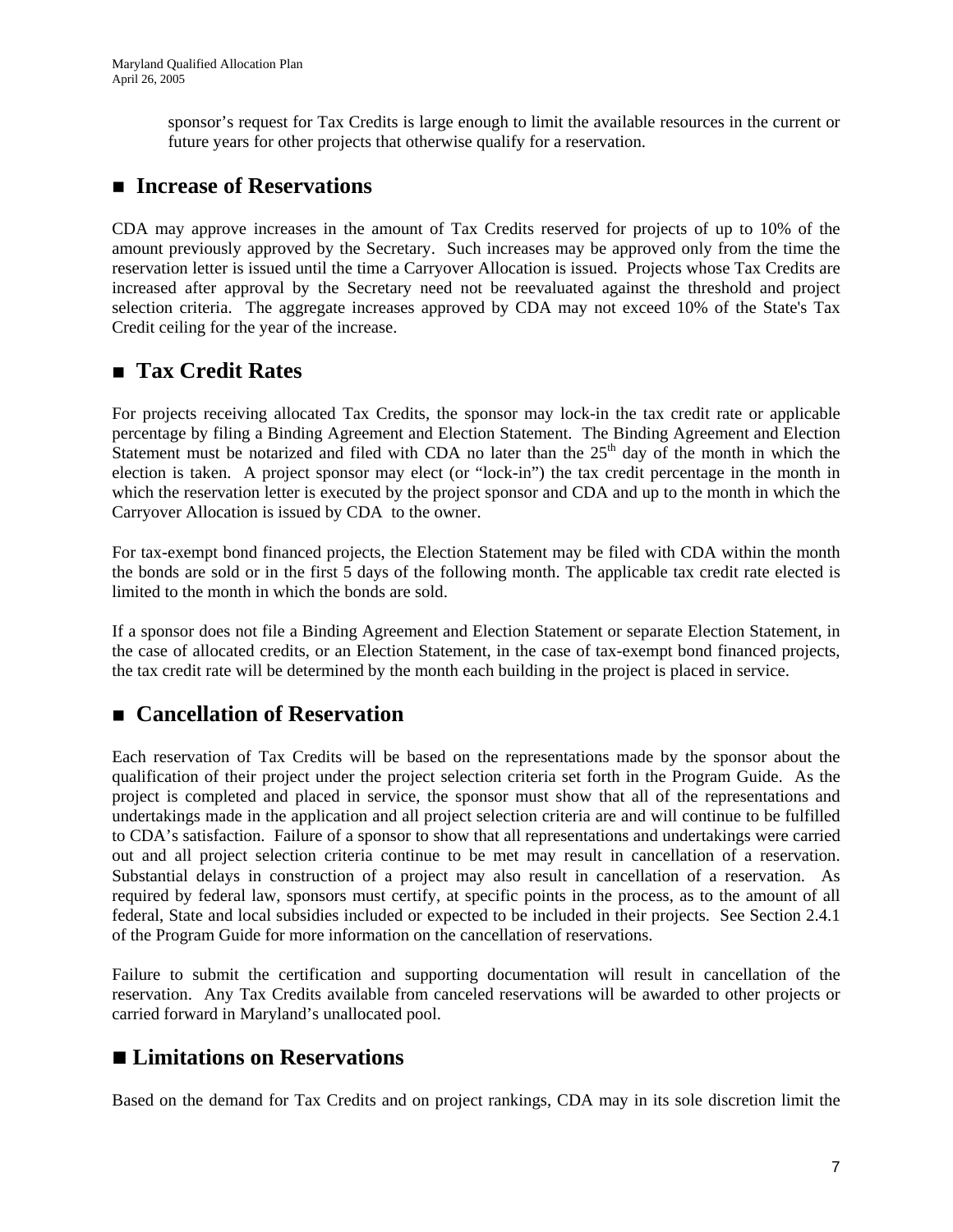Tax Credits reserved for any one sponsor or for projects in any specific jurisdiction or substitute CDA multifamily loan funds for the estimated equity otherwise lost to the project.

## **Allocations**

### ■ In General

As required by the Code, sponsors must either place the project in service in the year of reservation or qualify for a binding commitment to carry over the Tax Credits for up to two additional years (a "Carryover Allocation"). Under  $\S42(h)(1)(E)(ii)$  of the Code, to qualify for a Carryover Allocation, a sponsor must (a) incur costs in excess of 10% of the reasonably expected basis of the project (the "10% expenditure test") by the later of (i) the date which is six months after the date the Carryover Allocation is made, or (ii) the end of the year in which the Carryover Allocation is made, and (b) place the project in service by the end of the second year following the year of the Carryover Allocation. Failure to meet these requirements will result in the loss of the Tax Credits for the project. CDA requires a more stringent timeline as set forth below for compliance with the 10% expenditure test than that in the Code. The actual date for 10% Expenditure Test compliance will be set in the reservation based on the schedule supplied with the project's application.

**Request for a Carryover Allocation.** Unless ready to be placed in service, projects with a reservation of credits from the current calendar year's credit ceiling must file a request with CDA in order to receive Carryover Allocations from CDA by December of that year. To qualify for a Carryover Allocation, the Sponsors holding current year reservations must submit a request in the form prescribed by CDA not later than October 1 of that year. The application must be accompanied either by a certification of 10% Expenditure Test compliance or a certification of expenditures to date. The certification of expenditures to date must be submitted if the 10% expenditure test will not been met by December 1 and the Tax Credits are reserved from the current calendar year's credit allocation. The request also must be accompanied by evidence that all required fees have been remitted as required.

**The 10% Expenditure Test.** CDA requires sponsors to **certify** by the later of a) 5 months from the date of the Carryover Allocation or b) October 1 of the allocation year, that the sponsor has incurred costs in excess of 10% of the reasonably expected basis of the project. If a sponsor has not met the 10% expenditure test by the applicable deadline, then the Carryover Allocation may be canceled unless the sponsor can present a plan of action showing that the 10% expenditure test will be satisfied within the timeframe permitted by the Code. To be considered for an extension of the 10% expenditure test deadline, sponsors must submit a nonrefundable extension fee of \$1,000 for each month's extension at the time of the request. Requests for extensions must be approved by the Director of Multifamily Housing for CDA.

To meet the requirements of the certification of expenditures to date or 10% expenditure test described above, the sponsor must submit a third-party attorney's or certified public accountant's certification that is acceptable to CDA and includes an itemization of the project's reasonably expected basis and the costs incurred. Alternatively, the sponsor may prepare and submit a certification and itemization of the project's reasonably expected basis and the costs incurred, along with supporting documentation acceptable to CDA.

Failure to submit the certification and supporting documentation will result in cancellation of the reservation or allocation. Any Tax Credits available from canceled reservations or allocations will be awarded to other projects or carried forward in Maryland's unallocated pool.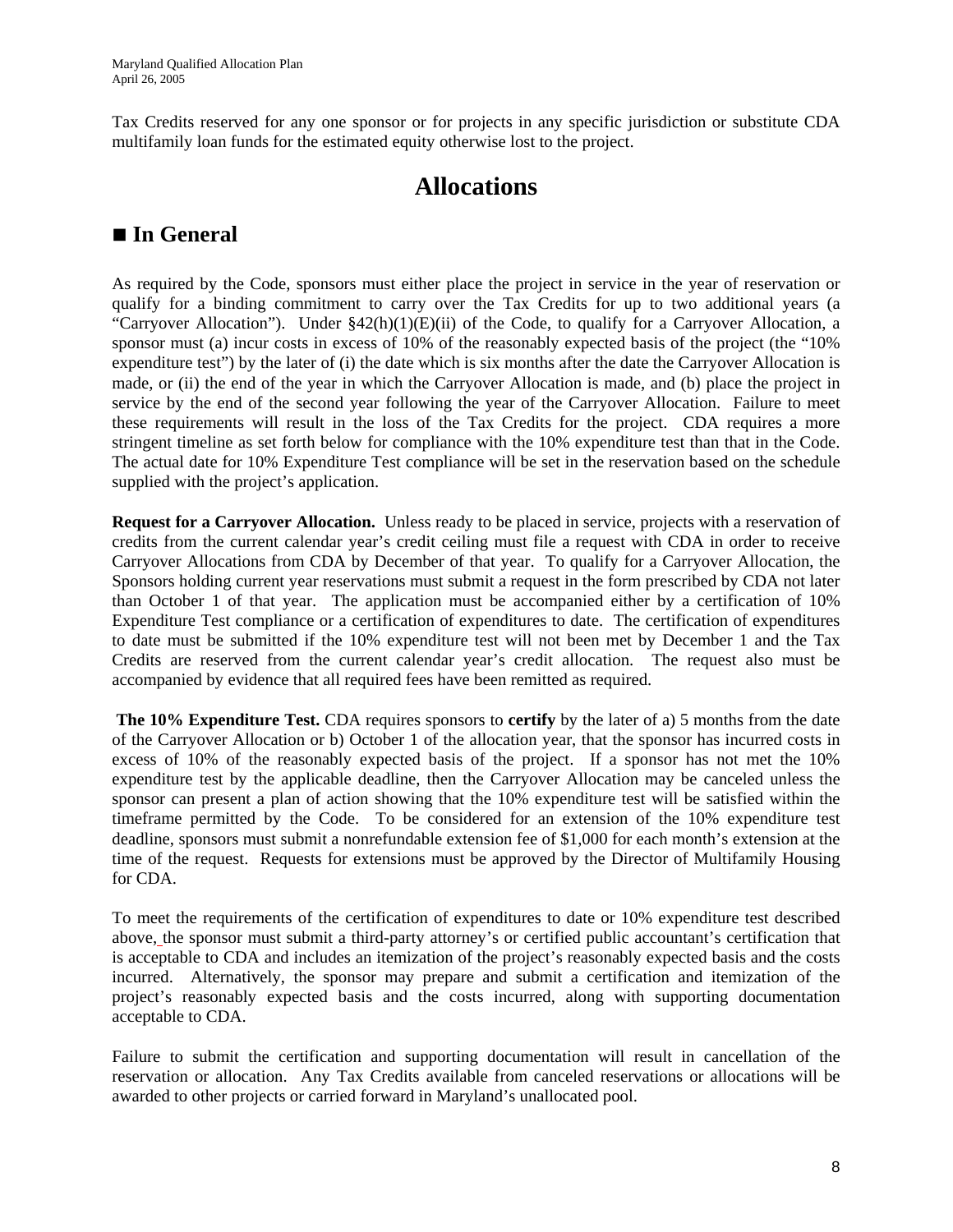#### **While CDA is required to verify that a project has satisfied this 10% expenditure test, CDA makes no determination of the test's sufficiency with respect to the Code or the IRS. As with all other matters under §42 of the Code, sponsors and investors must rely on their own professionals to determine whether the 10% expenditure test has been satisfied.**

**Placed-in-Service Evaluation.** CDA will issue IRS Form 8609, certifying the allocation of Tax Credits to a project, at the time buildings are placed in service. The form is needed for the sponsor to claim Tax Credits on the project. Before the IRS Form 8609 is issued and no later than three months after the close of the first year in which the credit is taken, CDA must receive from the sponsor the documentation specified below. As required by the Code, CDA will undertake a final evaluation of each project to determine the amount of Tax Credits needed to make the project feasible. While CDA will make its best efforts to complete this review as soon as possible, sponsors are advised that the review process may take as long as 90 days to complete. Only the amount of Tax Credits needed for financial feasibility and viability of the project as a qualified low income housing project throughout the compliance period will be allowed. Any additional Tax Credits previously allocated to the project will be recaptured.

**Date Project Placed in Service.** In order to demonstrate that a project has been placed in service, the sponsor must provide use and occupancy permits for each building in the project. If the project involves rehabilitation, or the local jurisdiction does not issue use and occupancy permits, the sponsor may provide other evidence acceptable to CDA of the month the project was placed in service.

**Cost Certification.** Each sponsor must submit a cost certification or other statement of costs, certified by the sponsor, detailing the total sources and uses of funds for the project and containing a statement of the project's eligible basis, the Agreed Upon Procedures Report, for each building in the project. The cost certification must be prepared by a third-party qualified professional and reconciled with the Agreed Upon Procedures Report. For projects financed by the Rural Housing Service of Rural Development, an agency of the U.S. Department of Agriculture, or insured by the Federal Housing Administration ("FHA"), the federal cost certification may be submitted if it includes the total sources and uses of funds for the project.

**Limited Partnership/LLC Operating Agreement.** Each sponsor must provide to CDA a copy of the most recent fully executed limited partnership agreement or limited liability company operating agreement, including all amendments, attachments and exhibits.

**Extended Low-Income Housing Covenant.** Each sponsor must submit a copy of the ELIHC in the form required by CDA, with evidence that it has been recorded. CDA may require as condition of release of the 8609 that projects with more than a single building submit a recorded amendment to the ELIHC specifying the actual applicable fraction for each building in the project.

If the required documentation described above is not submitted by the sponsor within this alloted time period, CDA may recapture all or a portion of the Tax Credits allocated to the project as provided by the Code and the following section of this Plan. If the sponsor elects to defer the first year of the credit period, CDA must be notified by the sponsor in writing no later than the initial placed in service deadline provided by the Carryover Allocation.

Final IRS Form 8609 issuance is subject to the resolution of all outstanding Department issues and fees including fees owed the Division of Credit Assurance, compliance fees and unresolved compliance issues.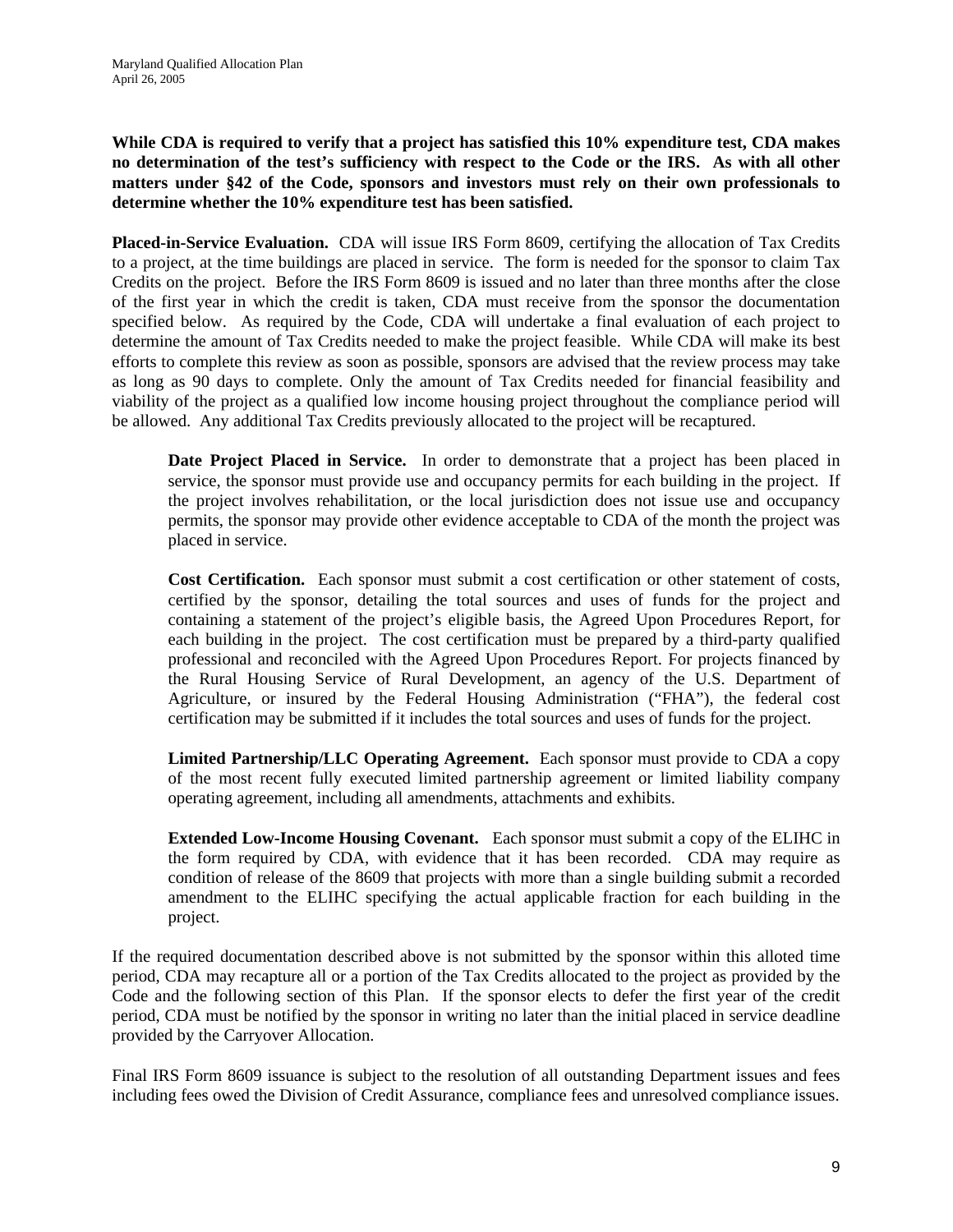#### **Cancellation of Allocation**

Each allocation of Tax Credits will be based on the representations made by the sponsor about the qualification of their project under the project selection criteria set forth in the Program Guide. As the project is completed and placed in service, the sponsor must show that all of the representations and undertakings made in the application and all project selection criteria are and will continue to be fulfilled to CDA's satisfaction. Failure of a sponsor to show that all representations and undertakings were carried out and all project selection criteria continue to be met may result in cancellation of an allocation. Substantial delays in completing a project may also result in cancellation of a allocation. As required by federal law, sponsors must certify, at each point in the process, as to the amount of all federal, State and local subsidies included or expected to be included in their projects.

Failure to submit the certification and supporting documentation will result in cancellation of the allocation. Any Tax Credits available from canceled allocations will be awarded to other projects or carried forward in Maryland's unallocated pool.

## **Special Tax Credit Set-Asides**

#### **Non-Profit Set-Aside**

As required by §42(h)(5)(A) of the Code a minimum of 10% of the total Tax Credits available for allocation (the "Non-Profit Set-Aside") will be set aside annually for projects involving qualified nonprofit organizations. Additional set-aside categories and amounts may be established periodically by CDA, by amendment to this Allocation Plan, to address particular needs. Other than the required Non-Profit Set-Aside and the Secretary's Reserve, discussed below, set-aside amounts shall have an expiration date established by CDA, at which time uncommitted Tax Credits will revert to the general pool of Tax Credits available to all qualified projects.

#### ■ Secretary's Reserve

Twenty percent of Maryland's annual Tax Credit ceiling will be set aside in a Secretary's Reserve. The Secretary's Reserve includes a pro-rata share of the prior year's carry forward allocation, current year's returned credits and the current year of National Pool credits. The Secretary's Reserve will be available for projects that meet the requirements of at least one of the following two categories:

- (1) **Special Projects**. Special Projects must meet the Project Threshold Criteria of the Program Guide and be scored using the Project Evaluation Criteria of the Program Guide. The Secretary will then determine whether the project qualifies as a Special Project. In determining whether a project qualifies as a Special Project, the Secretary will consider the project's score under the Evaluation Criteria of the Program Guide, in accordance with the requirements of the Code.
- (2) **Community Legacy Projects**. Projects must meet the Project Threshold Criteria of the Program Guide and must be approved as part of an approved Community Legacy Plan, as defined in Maryland Annotated Code, Article 83B, Section 4-801-811 and the regulations adopted thereunder.

A reservation of Tax Credits from the Secretary's Reserve may be approved by the Secretary other than during a scheduled round of competition. Sponsors of these projects must still submit applications. Reservations from the Secretary's Reserve will be subject to the same conditions discussed in the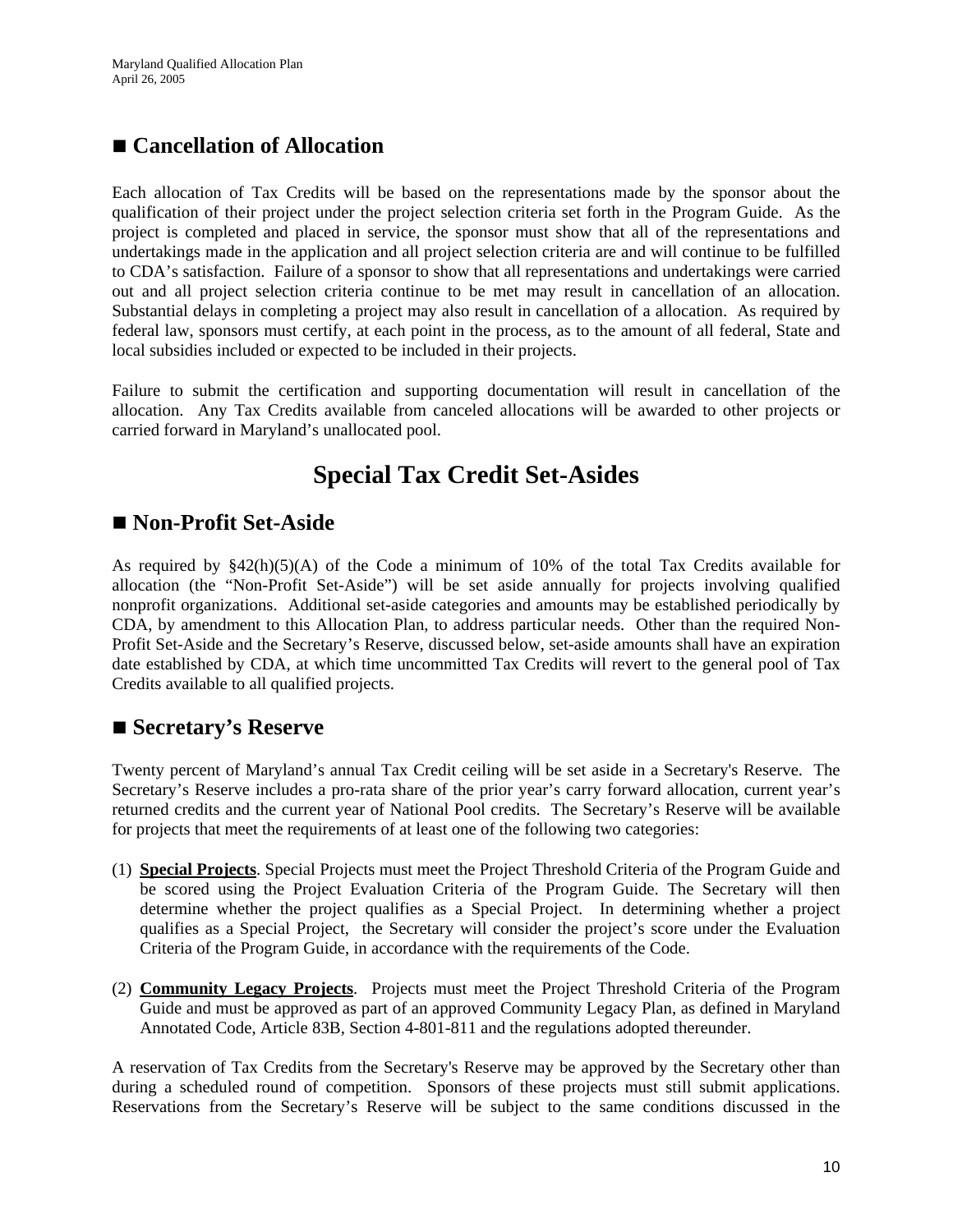reservation section of this Allocation Plan. The Secretary may also approve forward reservations from the Secretary's Reserve for any future year for projects that meet the threshold criteria. The Secretary shall issue a written determination approving all Reservations from the Secretary's Reserve.

After projects have received reservations of Tax Credits from the Secretary's Reserve, at the Secretary's discretion, they may also compete for reservations during a round of competition. If the projects then qualify for and receive reservations for Tax Credits under other provisions of this Plan, the Tax Credits from the Secretary's Reserve will revert to the Secretary's Reserve. The Secretary may make any Tax Credits in the Secretary's Reserve available for projects competing in a round of competition.

## **Allocation Criteria**

CDA has developed allocation criteria for use in selecting projects for Tax Credit allocations. The allocation criteria include, among others: serving the lowest income residents, serving qualified residents for the longest periods, location in qualified census tracts, project location, housing needs characteristics, project characteristics, including whether the project includes the use of existing housing as part of a community revitalization plan, sponsor characteristics, participation of local tax-exempt organizations, disabled persons or other populations with special housing needs, public housing waiting lists, tenant populations of individuals with children, and projects intended for eventual tenant ownership. **The allocation criteria are set forth in detail in the Program Guide attached as Appendix A.**

The application material (the "Multifamily Rental Financing Application Submission Package") which may be revised from time to time requests information concerning how the project meets the allocation criteria. This information will be used by CDA to assign points to projects based on the allocation criteria. The order of priority for reserving or allocating available Tax Credits to projects will be determined by rating and ranking projects in accordance with the number of points received.

The allocation criteria reflect requirements of the Code and other relevant federal laws, State housing needs, and CDA policies. While the criteria set forth in the Allocation Plan and the Program Guide will be used to evaluate whether projects meet CDA's housing objectives, projects will also be evaluated on their financial feasibility and viability as low-income housing projects. The determination that a project will receive an allocation of Tax Credits rests solely with CDA.

The Program Guide includes information regarding CDA's criteria, requirements, and policies for administering the Maryland Tax Credit Program. **The Program Guide incorporates many of the federal requirements for the Tax Credit but is not intended to replace or fully represent the Tax Credit requirements under §42 of the Code. If there is a conflict between a requirement of the Allocation Plan or the Program Guide and the requirements of §42 of the Code, the more restrictive requirement shall apply in the sole discretion of CDA.**

## **Project Monitoring**

#### ■ **Introduction**

The Code requires CDA to include in its Allocation Plan a procedure that CDA will follow in monitoring Tax Credit projects for noncompliance with the provisions of §42 of the Code and in notifying the Internal Revenue Service of any noncompliance of which CDA becomes aware. Treasury Regulation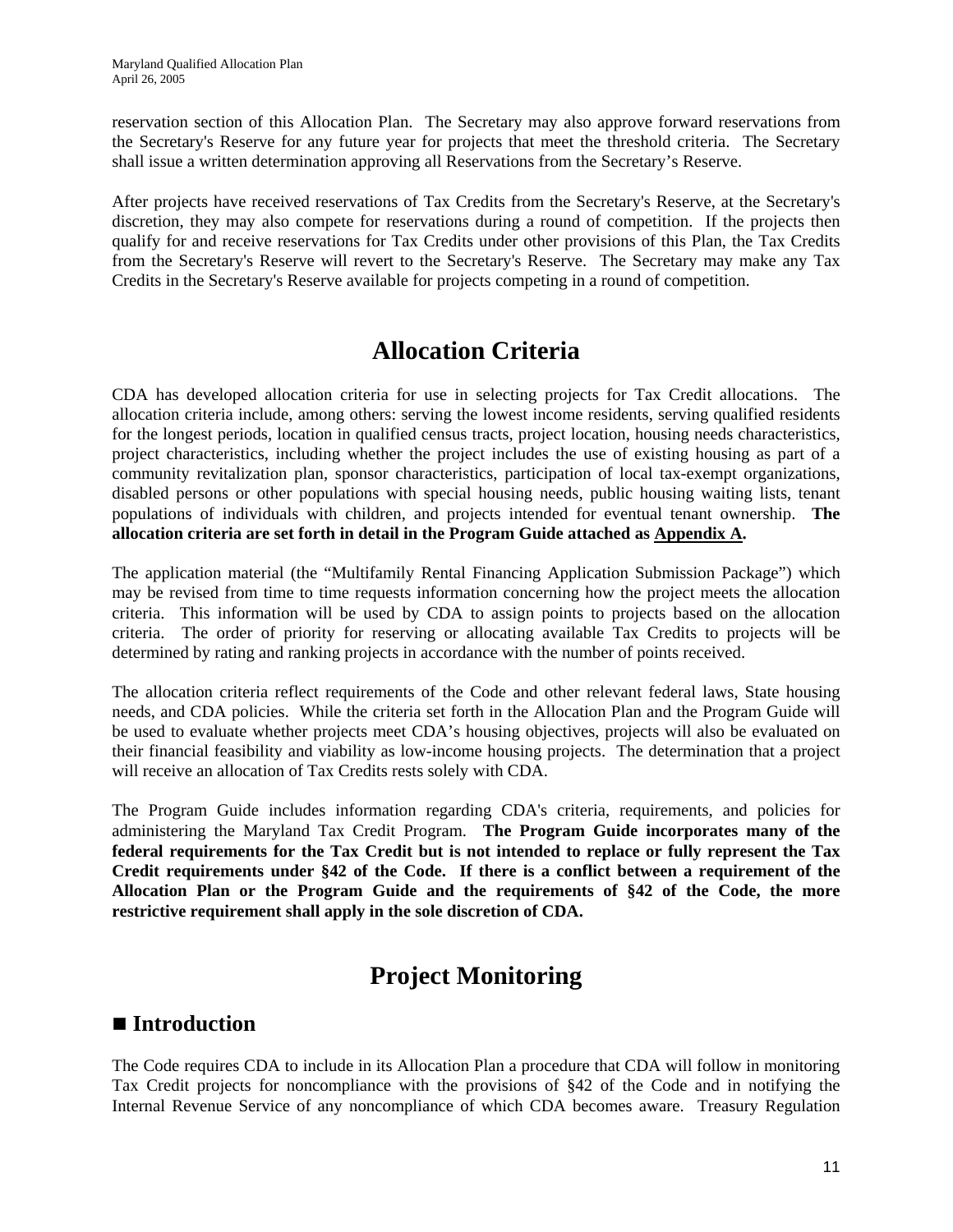§1.42-5 sets forth minimum standards that the monitoring procedures must meet in order for the Allocation Plan to meet Code requirements. Compliance with the requirements of §42 is the responsibility of the owner of the building for which the credit is allowable. CDA's obligation to monitor for compliance with the requirements of §42 does not make CDA liable for an owner's noncompliance.

CDA adopts the following requirements for evaluating compliance with §42 of the Code and the Maryland Tax Credit Program. These minimum standards may be modified or amended in CDA's sole discretion by amendment to the Allocation Plan.

#### ■ Recordkeeping and Record Retention

**Recordkeeping.** The owner of a low-income housing project must keep records for each qualified lowincome building in the project that show, for each year throughout the term of the Extended Use Period in effect for that project:

(i) The total number of residential rental units in the building (including the number of bedrooms and the size in square feet of each residential rental unit);

(ii) The percentage of residential rental units in the building that are low-income units;

(iii) The rent charged on each residential rental unit in the building (including any utility allowances);

(iv) The number of occupants in each low-income unit, but only if rent is determined by the number of occupants in each unit under  $\S42(g)(2)$  of the Code (as in effect before the amendments made by the Revenue Reconciliation Act of 1989);

(v) The low-income unit vacancies in the building and information that shows when, and to whom, the next available units were rented;

(vi) The annual income certification of each low-income tenant per unit, unless the Secretary of the Treasury has, on application by the owner, waived annual income recertification for a building occupied entirely by low-income tenants;

(vii) Documentation to support each low-income resident's income certification;

(viii) The eligible basis and qualified basis of the building at the end of the first year of the credit period; and

(ix) The character and use of the nonresidential portion of the building included in the building's eligible basis under §42(d) of the Code.

**Record Retention.** The owner of a low-income housing project must retain the records described above for at least six years after the due date (with extensions) for filing the federal income tax return for that year. The records for the first year of the credit period (defined in Code §42(f)(1)), however, must be retained for at least six years beyond the due date (with extensions) for filing the federal income tax return for the last year of the Compliance Period (defined in Code  $\S$ 42(i)(1)) of the building.

**Building Inspection Record Retention.** The owner of a low-income housing project must retain the original local health, safety, or building code violation reports or notices that were issued by the State or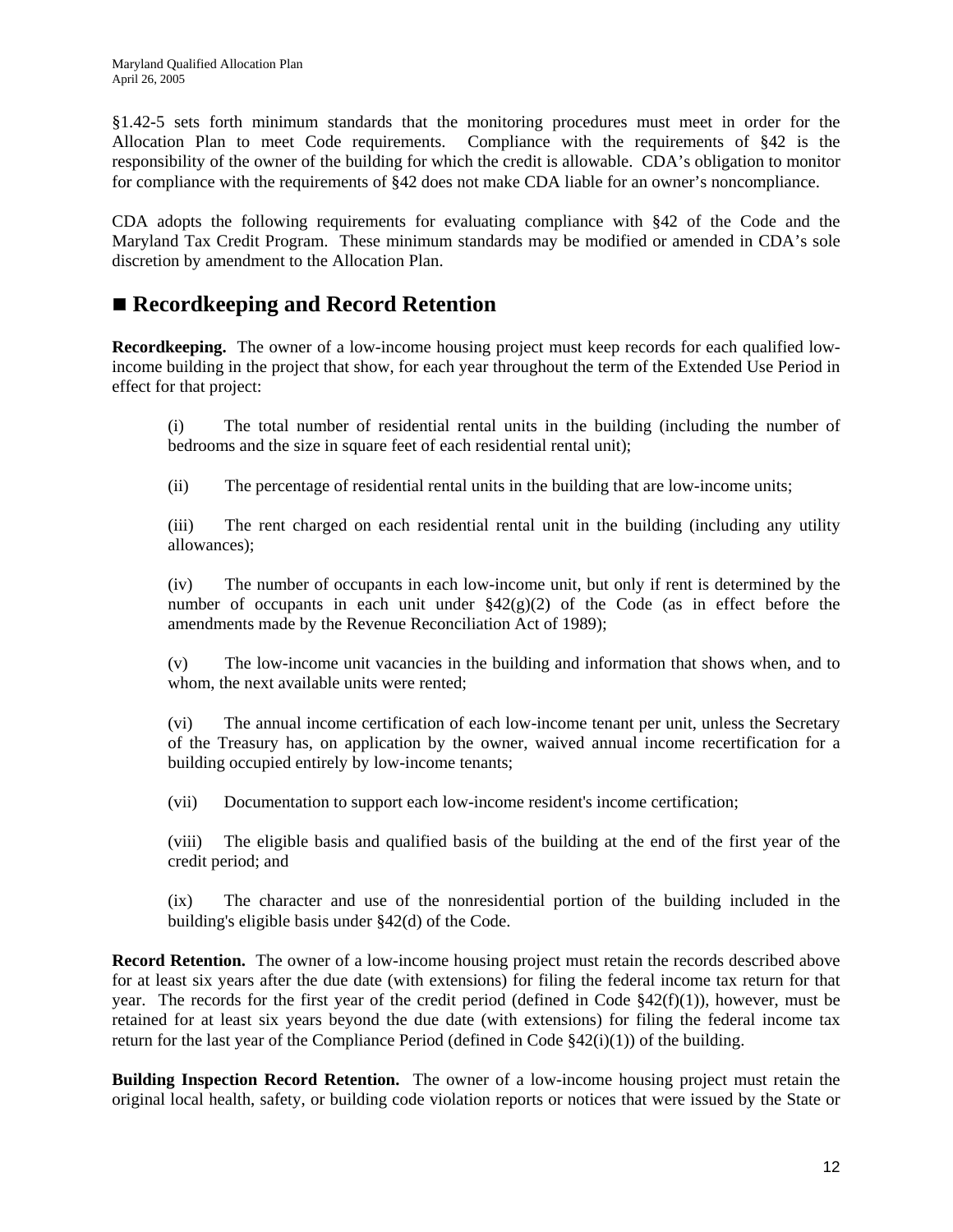local government unit for CDA's inspection. Retention of the original violation reports or notices is not required once CDA reviews the violation reports or notices and completes its inspection, unless the violation remains uncorrected.

#### ■ Certification and Review

**Certification.** The owner of a low-income housing project must certify to CDA at least annually, in a form acceptable to CDA and under penalty of perjury, that for the preceding 12-month period:

(i) The project met the requirements of:

(A) The 20-50 test under  $$42(g)(1)(A)$  of the Code, or the 40-60 test under  $§42(g)(1)(B)$  of the Code, whichever minimum set-aside test was applicable to the project; and

(B) If applicable to the-project, the 15-40 test under  $\frac{242(g)(4)}{g}$  and  $\frac{142(d)(4)(B)}{g}$  of the Code for "deep rent skewed" projects;

(ii) There was no change in the applicable fraction (as defined in  $\S42(c)(1)(B)$  of the Code) of any building in the project, or that there was a change, and a description of the change;

(iii) The owner has received an annual income certification from each low-income resident, and documentation to support that certification;

(iv) Each low-income unit in the project was rent-restricted under  $\frac{842(g)(2)}{2}$  of the Code;

 (v) All units in the project were for use by the general public, including the requirement that no finding of discrimination under the Fair Housing Act, 42 U.S.C. 3601-3619, occurred for the project. For these purposes, a "finding of discrimination" includes an adverse final decision by the Secretary of the Department of Housing and Urban Development (HUD) under 24 CFR 180.680, an adverse final decision by a substantially equivalent state or local fair housing agency under 42 U.S.C. 3616a(a)(1), or an adverse judgment from a federal court;

 (vi) The buildings and low-income units in the project were suitable for occupancy, taking into account local health, safety, and building codes (or other habitability standards). In addition, the State or local government unit responsible for making local health, safety, or building code inspections did not issue a violation report for any building or low-income unit in the project. If the responsible governmental unit issued a violation report or notice, the owner must attach a statement summarizing the violation report or notice or a copy of the violation report or notice to the annual certification submitted to CDA under paragraph (1) of this section. In addition, the owner must state whether the violation has been corrected;

(vii) There was no change in the eligible basis (as defined in §42(d) of the Code) of any building in the project, or if there was a change, the nature of the change;

(viii) All tenant facilities included in the eligible basis under §42(d) of the Code of any building in the project, such as swimming pools, other recreational facilities, and parking areas, were provided on a comparable basis without charge to all tenants in the building;

(ix) If a low-income unit in the project became vacant during the year, reasonable attempts were or are being made to rent that unit or the next available unit of comparable or smaller size to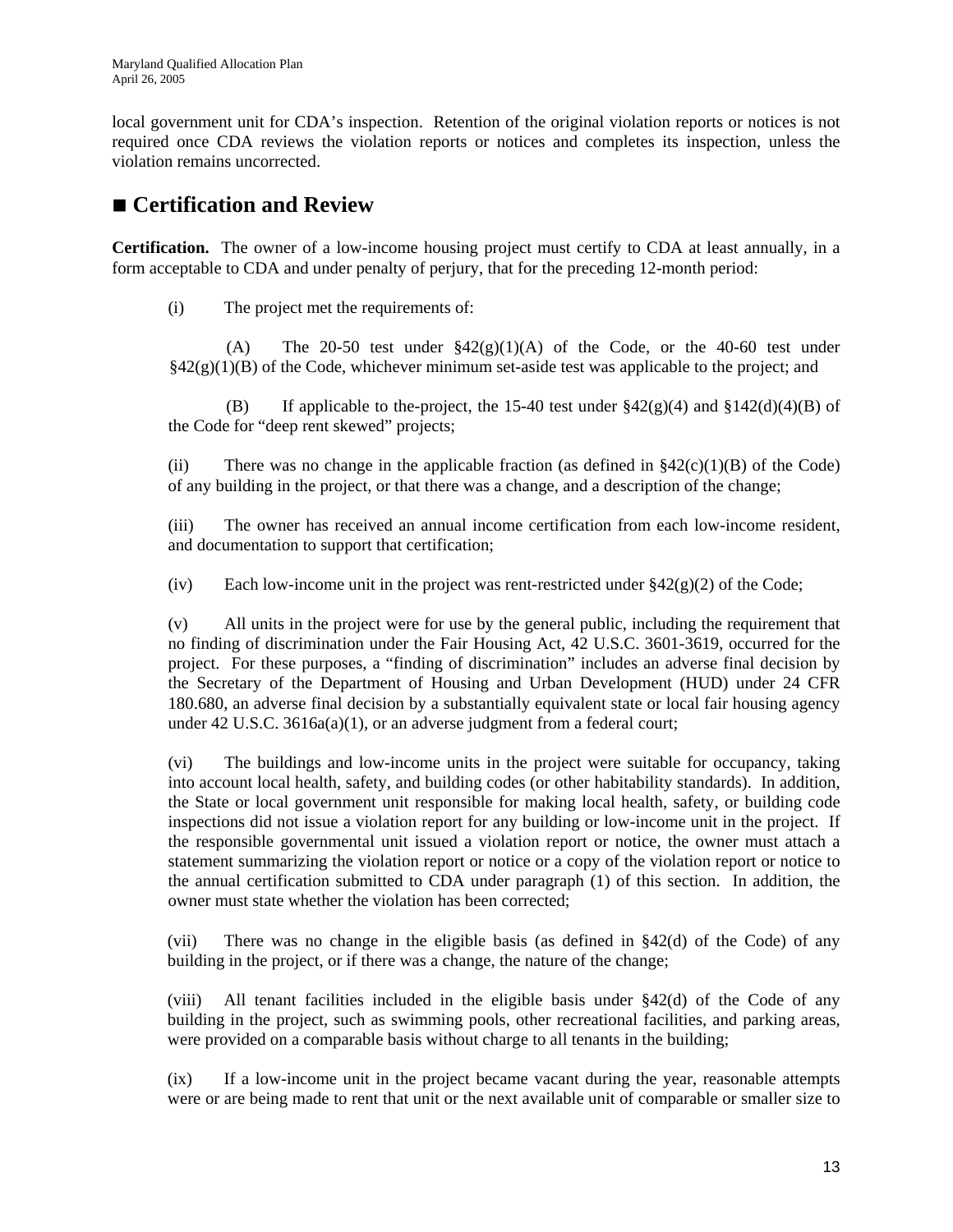tenants having a qualifying income before any units in the project were or will be rented to tenants not having a qualifying income;

(x) If the income of tenants of a low-income unit in the project increased above the limit allowed in  $\S42(g)(2)(D)(ii)$  of the Code, the next available unit of comparable or smaller size in the building was or will be rented to residents having a qualifying income;

(xi) An extended low-income housing commitment as described in  $\S$  42(h)(6) of the Code was in effect, including the requirement under  $\frac{842(h)(6)(B)(iv)}{2}$  of the Code that an owner cannot refuse to lease a unit in the project to an applicant because the applicant holds a voucher or certificate of eligibility under section 8 of the United States Housing Act of 1937; and

(xii) All low-income units in the project were used on a non-transient basis (except for transitional housing for the homeless provided under  $\frac{2(1)(3)}{B}$ (iii) of the Code or single-room occupancy units rented on a month-by-month basis under  $\frac{842(i)(3)(B)(iv)}{20}$  of the Code.

#### **Review.**

 (i) CDA will conduct on-site inspections of all buildings in all low-income housing projects by the end of the second calendar year following the year the last building in the project is placed in service and, for at least 20 percent of the project's low-income units, inspect the units and review the low-income certifications, the documentation supporting the certifications, and the rent records for the tenants in those units;

 (ii) At least once every 3 years throughout the Extended Use Period, CDA will conduct onsite inspections of all buildings in all low-income housing projects and, for at least 20 percent of the project's low-income units, inspect the units and review the low-income certifications, the documentation supporting the certifications, and the rent records for the tenants in those units; and

 (iii) CDA will randomly select which low-income units and tenant records are to be inspected and reviewed. The review of tenant records may be undertaken wherever the owner maintains or stores the records (either on-site or off-site). The units and tenant records to be inspected and reviewed will be chosen in a manner that will not give owners of low-income housing projects advance notice that a unit and tenant records for a particular year will or will not be inspected and reviewed. However, CDA may give an owner reasonable notice that an inspection of the building and low-income units or tenant record review will occur so that the owner may notify tenants of the inspection or assemble tenant records for review.

(iv) At the sole discretion of CDA, the review of annual certifications may be waived for buildings of which 50% or more of the aggregate basis (taking into account the building and the land) is financed with the proceeds of tax-exempt bonds, if CDA has entered into an agreement with the tax-exempt bond issuer that requires the issuer to provide information concerning the income and rent of the tenents in the building. At its discretion, CDA may assume the accuracy of the information provided by the tax-exempt bond issuer without verification, or seek such additional verification as it deems appropriate. CDA will review the information and determine that the income limitation and rent restriction of  $\S42(g)(1)$  and (2) of the Code are met. If the information is not sufficient for CDA to make this determination, CDA will request the necessary additional rent and income information from the owner of the buildings. CDA will notify the owner of the project in writing if no evidence of noncompliance has been found.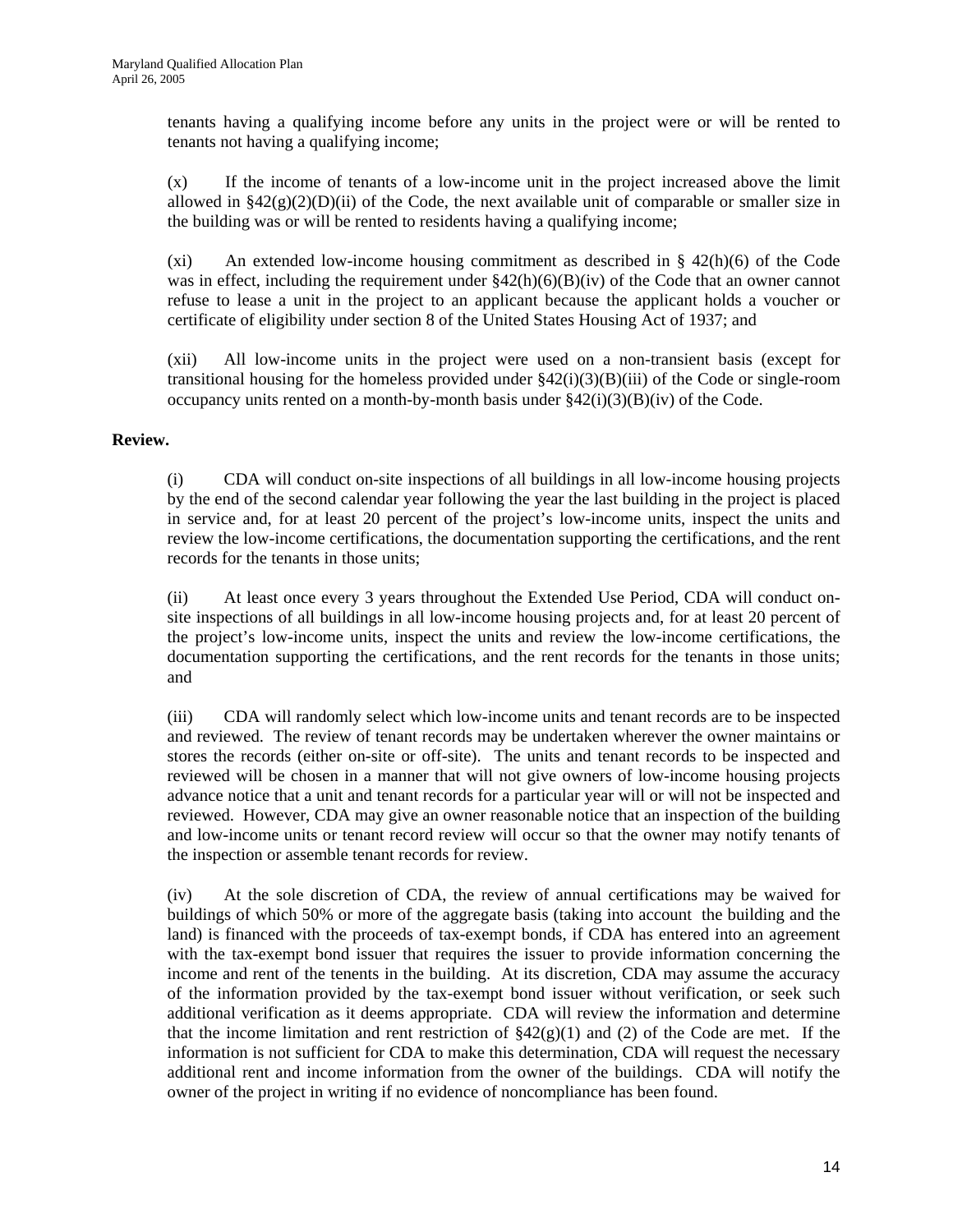(v) Buildings with 100 percent low-income occupancy may apply to the IRS for a waiver of the annual recertification requirement under  $\frac{842(g)(8)}{B}$  of the Code. To apply, the owner must (1) complete and sign IRS Form 8877, (2) have CDA sign the applicable portion of the form; and (3) file the form with the IRS pursuant to the instructions accompanying the form. The IRS will notify the owner whether the request for the waiver has been approved or denied. If the owner obtains a waiver of the annual income recertification from the IRS, the owner will be exempt from the recertification requirments of  $\S1.42-5(b)(1)(vi)$  and  $(vii)$  and  $\S1.42-5(c)(1)(iii)$ . As a result, the owner will not be required under those sections to (1) keep records that show an annual income recertification of all the low-income tenants in the building who have previously had their annual income verified, documented, and certified; (2) maintain documentation to support that recertification; or (3) certify to CDA that the information has been received. The waiver takes effect on the date the IRS approves the waiver. Once the waiver takes effect, it remains in effect until the end of the 15-year compliance period, unless the waiver is revoked, in which case the waiver ceases to be in effect on the date of revocation. Obtaining the waiver will not prevent an owner from having to produce documentation to verify the owner's compliance with §42 upon an examination of the owner's federal income tax return. The owner must keep records and documentation that show the income of tenants upon initial occupancy of any residential unit in the building. Obtaining the waiver will also not prevent an owner from having to satisfy the requirements of the compliance monitoring procedures adopted by CDA for compliance with §42. If the IRS or CDA determines that an owner has violated §42 in a manner that is sufficiently serious to warrant revocation, the IRS may revoke the waiver. For further information, eligible projects requesting waiver of this recertification process may contact the Tax Credit Administrator, at taxcredits@mdhousing.org.

(vi) A copy of the executed 8609, including Schedule A, for the project must accompany the submission of the owner's first year annual certification. CDA will separately report its compliance monitoring findings, if applicable, annually to the IRS on Form 8823, "Low-Income Housing Credit Agencies Report of Noncompliance or Building Disposition."

#### ■ **Inspection**

 (i) CDA has the right to perform an on-site inspection of any low-income housing project throughout the Extended Use Period applicable to the buildings in the project. This inspection provision is separate from any review of low-income certifications, supporting documents, and rent records.

(ii) Inspection standard. For the on-site inspections of buildings and low-income units required above, CDA will review any local health, safety, or building code violations reports or notices retained by the owner and will determine:

- (a) Whether the buildings and units are suitable for occupancy, taking into account local health, safety, and building codes (or other habitability standards); or
- (b) Whether the buildings and units satisfy, as determined by CDA, the uniform physical condition standards for public housing established by HUD (24 CFR 5.703). The HUD physical condition standards do not supersede or preempt local health, safety, and building codes. A low-income housing project under section 42 of the Code must continue to satisfy these codes and, if CDA becomes aware of any violation of these codes, CDA will report the violation to the IRS.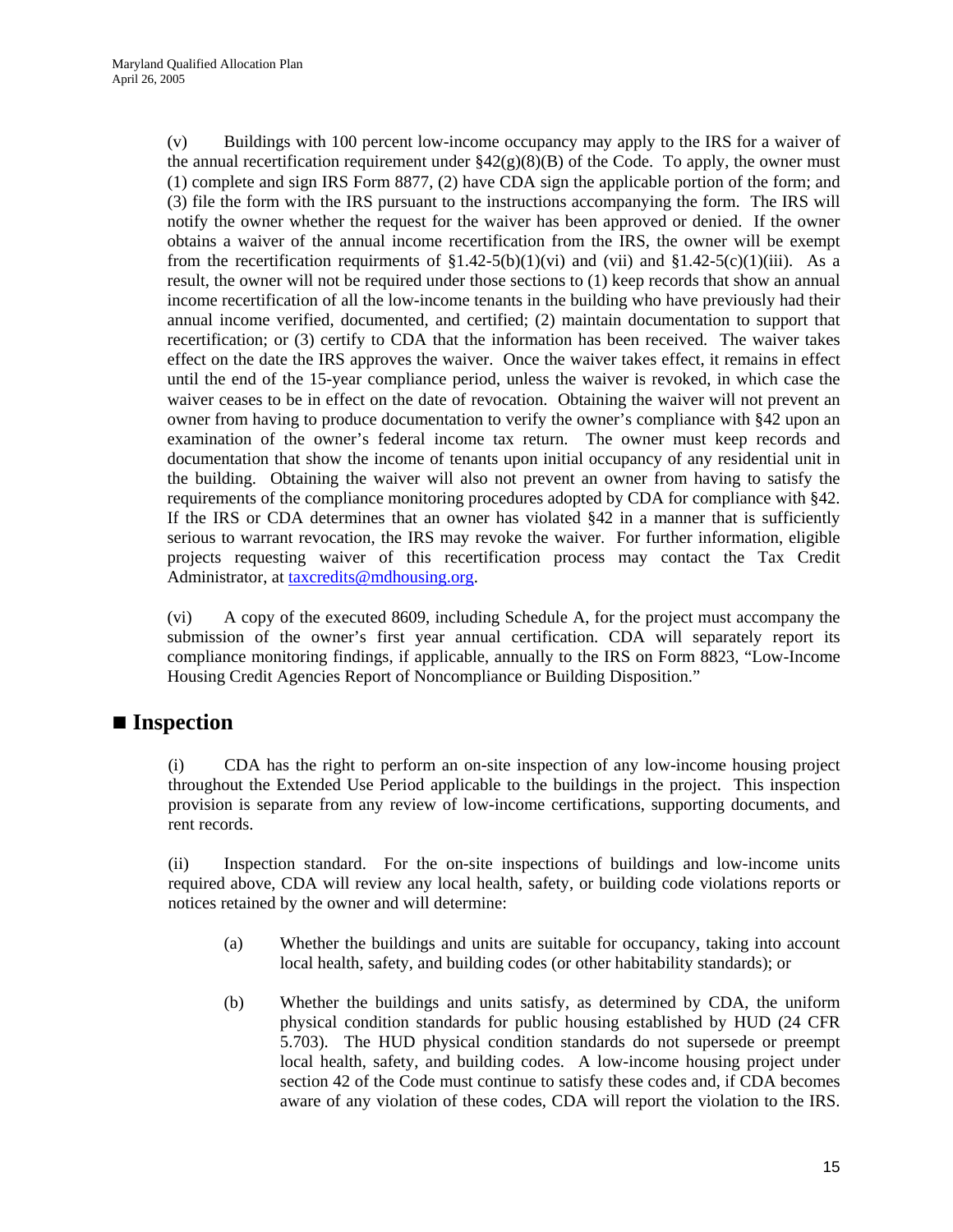However, provided CDA determines by inspection that the HUD standards are met, CDA is not required to determine by inspection whether the project meets local health, safety, and building codes.

#### ■ Notification of Non-Compliance

**Notice to Owner.** CDA will provide prompt written notice to the owner of a low-income housing project if it does not receive the required annual certifications; does not receive all compliance monitoring fees when due; does not receive for compliance review any requested tenant income certifications, supporting documentation, or rent records; or discovers by inspection, review, or in some other manner that the project is not in compliance with the provisions of §42 or the Maryland Tax Credit Program. Each notice will specify a period (the "Correction Period"), not to exceed 90 days from the date of the notice, within which the owner must supply any missing certifications and bring the project into compliance with the provisions of §42 of the Code and the Maryland Tax Credit Program. CDA may extend the Correction Period for up to six months for good cause.

**Notice to Internal Revenue Service.** CDA will file Form 8823, "Low-Income Housing Credit Agencies Report of Noncompliance," with the IRS no later than 45 days after the end of the Correction Period and no earlier than the end of the Correction Period, whether or not the noncompliance or failure to certify is corrected. CDA will explain on Form 8823 the nature of the noncompliance or failure to certify and indicate whether the owner has corrected the noncompliance or failure to certify. Any change in either the applicable fraction or eligible basis that results in a decrease in the qualified basis of the project under  $§42(c)(1)(A)$  of the Code is noncompliance that must be reported to the IRS. If the noncompliance or failure to certify is corrected within 3 years after the end of the correction period, CDA will file Form 8823 with the IRS reporting the correction of the noncompliance or failure to certify.

#### ■ Retention of Records by CDA

CDA will retain records of noncompliance or failure to certify for six years following CDA's filing of the related Form 8823. In all other cases, CDA will retain the certifications and records for three years from the end of the calendar year in which CDA receives them.

#### ■ Compliance Monitoring Fees

CDA shall charge an annual compliance-monitoring fee for all low-income housing projects of \$25.00 per unit. The fee shall be applicable to all rent or income restricted units in all new and existing low-income housing projects receiving Tax Credits. The fee will be charged on January 1 of each year for the preceding calendar year, commencing on January 1, 2002, for the calendar year beginning January 1, 2001. Fees may be adjusted at the discretion of CDA to cover increases in compliance monitoring expenses generally, or in the case of instances of noncompliance at a particular project, at such project.

#### **Changes in Monitoring Procedures**

CDA reserves the right, without amending this Allocation Plan, to modify any and all compliance monitoring, reporting and notification procedures and requirements as necessary to comply with changes in applicable industry standards or federal law or regulations.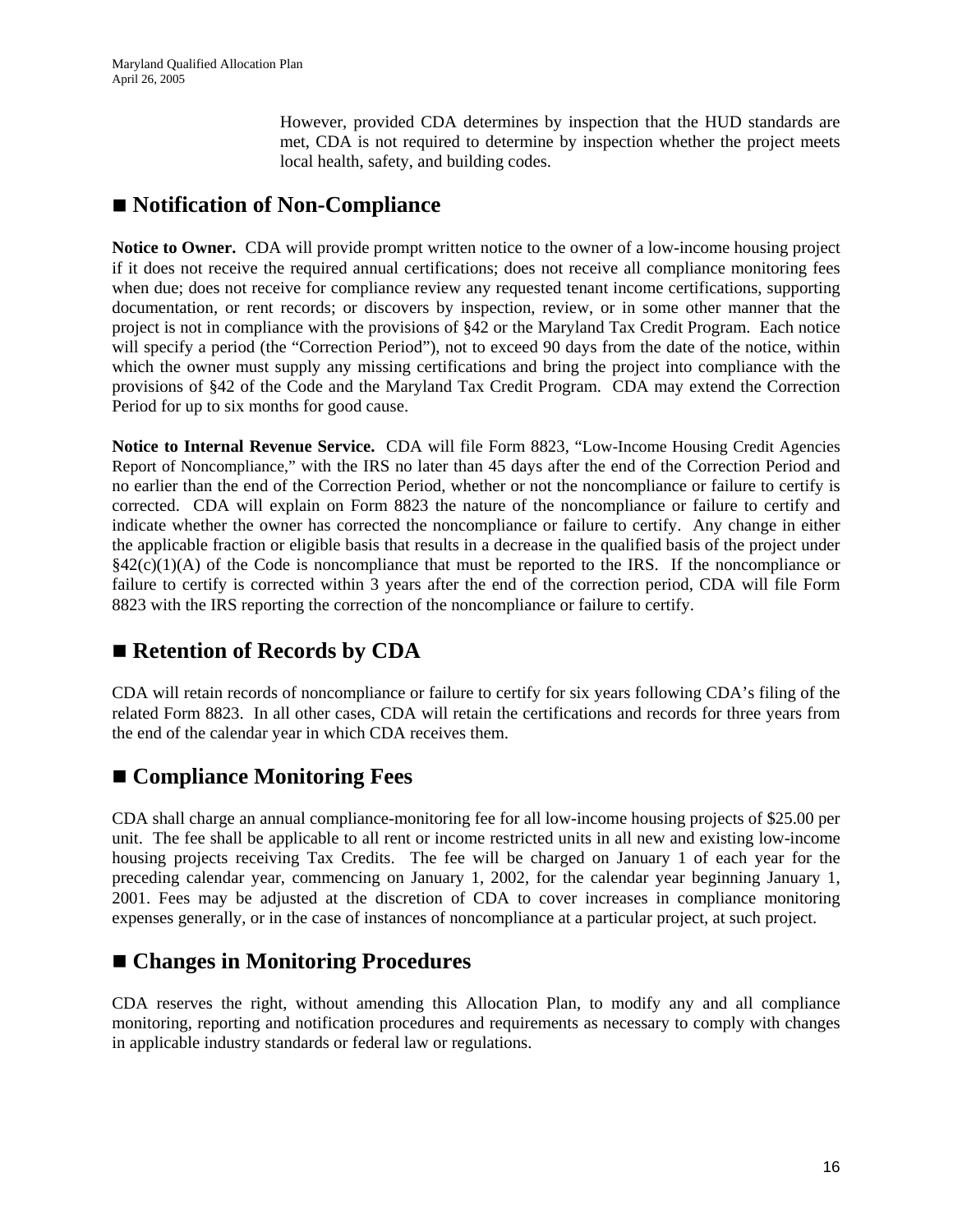### **Miscellaneous**

### **Subsidy Layering Review**

HUD is required to undertake subsidy layering reviews of each project receiving HUD housing assistance to ensure that sponsors do not receive excessive government subsidies by combining HUD housing assistance with other forms of federal, State, or local assistance. For projects that combine HUD housing assistance with Tax Credits, HUD has delegated the subsidy layering review to CDA. HUD and CDA have entered into a Memorandum of Understanding ("MOU") governing the procedures that CDA must follow when undertaking the subsidy layering review. Generally, the fee limits for developers fee, overhead, builder's profit and other fee limits set forth in this Allocation Plan and the Program Guide will be applied by CDA in its subsidy layering review. Copies of the MOU are available from CDA upon request. CDA will complete the subsidy layering review for applicable projects after the sponsor and HUD submit relevant documentation for review. This information includes a copy of HUD's firm commitment and underwriting analysis, the sponsor's proposed development costs, and information concerning any syndication of the project. Specific documentation required by CDA includes those items referenced in HUD's guidelines and implementing instructions. CDA will undertake the subsidy layering review for each project after completion of HUD's and CDA's underwriting, if applicable. CDA will complete a second subsidy layering review at the time the IRS Form 8609 is issued for the project.

CDA reserves the right, without amending this Allocation Plan, to amend its subsidy layering procedures as necessary to comply with changes in applicable federal law or regulations, HUD guidelines or the MOU.

### **Qualified Contracts**

If an owner makes a request to the Department to obtain a "Qualified Contract" (as defined by the Code) pursuant to  $\S42(h)(6)(E)$  and (F), the owner shall furnish the Department and/or any other parties to the Qualified Contract with such information as the Department shall require including, but not limited to: past and current operating expense and occupancy data; evidence of tenant notification; financial statements; environmental assessments; and past, pending, or threatened litigation. The Department reserves the right to adopt such additional requirements and procedures as are desirable in order to enable it and owners to comply with any future requirements imposed by the IRS through Code or Regulation.

#### ■ Correspondence and Submittals

All correspondence and submittals to be given to CDA pursuant to the Allocation Plan, for matters involving the application, reservation and allocation and compliance monitoring processes shall be in writing and sent or delivered to:

Community Development Administration Maryland Department of Housing and Community Development 100 Community Place Crownsville, Maryland 21032 Attention: Tax Credit Administrator taxcredits@mdhousing.org.

### **Partial Invalidity**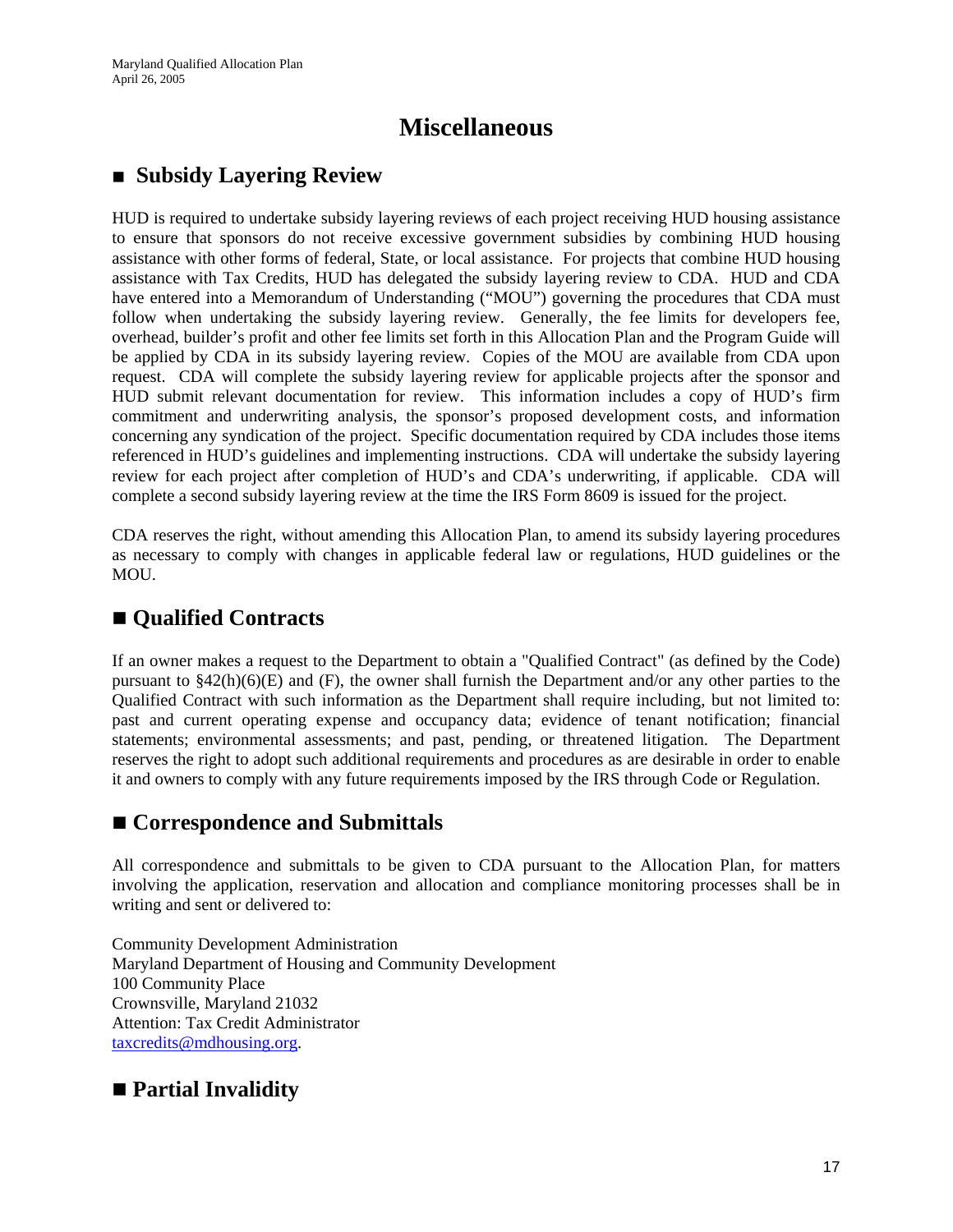If any provision of the Allocation Plan, or the application of the Allocation Plan to any person or circumstances, is found by a court to any extent to be invalid or unenforceable, the remainder of the Allocation Plan, or the application of that provision to persons or circumstances other than those with respect to which it is held invalid or unenforceable, shall not be affected. Each provision of the Allocation Plan shall be valid and enforceable to the fullest extent permitted under State or federal law.

#### **Disclaimer**

In making an allocation of Tax Credits to an owner, CDA will determine, based solely on information submitted in the owner's application, that the low-income housing project, if completed as proposed in the application, will qualify for an allocation of Tax Credits. CDA will neither underwrite the project nor certify that any building in a project will actually meet the requirements necessary to qualify for Tax Credits. CDA will not perform any independent investigation as to the initial qualification of any building for Tax Credits and will not perform any subsequent investigation or otherwise monitor the project or any building for eligibility for Tax Credits in the future, except as required by law. CDA will make no representation concerning the eligibility of any building in a project for Tax Credits, the ability of any owner or investor in a project to use the Tax Credits, or the status of a project as a "qualified low-income housing project" as that term is defined under §42 of the Code. **The Internal Revenue Service is not bound by determinations made by CDA in the allocation of Tax Credits or the monitoring of project compliance.** 

Neither CDA, nor its officers, employees, agents, or and representatives will bear any liability to any owner, investor, tenant, lender, or any other person or entity for any claim arising out of a project or the Maryland Tax Credit Program. The applicant, sponsor, developer, and owner of a project are not the agents of CDA and have no authority to act on behalf of or bind CDA or its officers, employees, agents, or representatives. This limitation of liability applies not only to matters related to the Maryland Tax Credit Program but also to any matter or claim involving the acquisition, development, financing, ownership, operation, or management of any building or project, including an applicant's, owner's, developer's, sponsor's, or any other party's failure to comply with any federal, state, or local environmental, labor, housing, employment discrimination, permitting, zoning, or land use law, regulation, or requirement.

No officer, employee, agent, or representative of CDA shall be personally liable in any matter arising out of the administration of the Maryland Tax Credit Program, including the undertakings or obligations set forth in the Allocation Plan or in any other document or agreement executed or delivered in conjunction with the Maryland Tax Credit Program.

**Lenders and investors should consult with their own tax or investment counsel to determine whether a project qualifies for Tax Credits, whether a lender on foreclosure or an investor may use the Tax Credits, and whether any project is commercially feasible.**